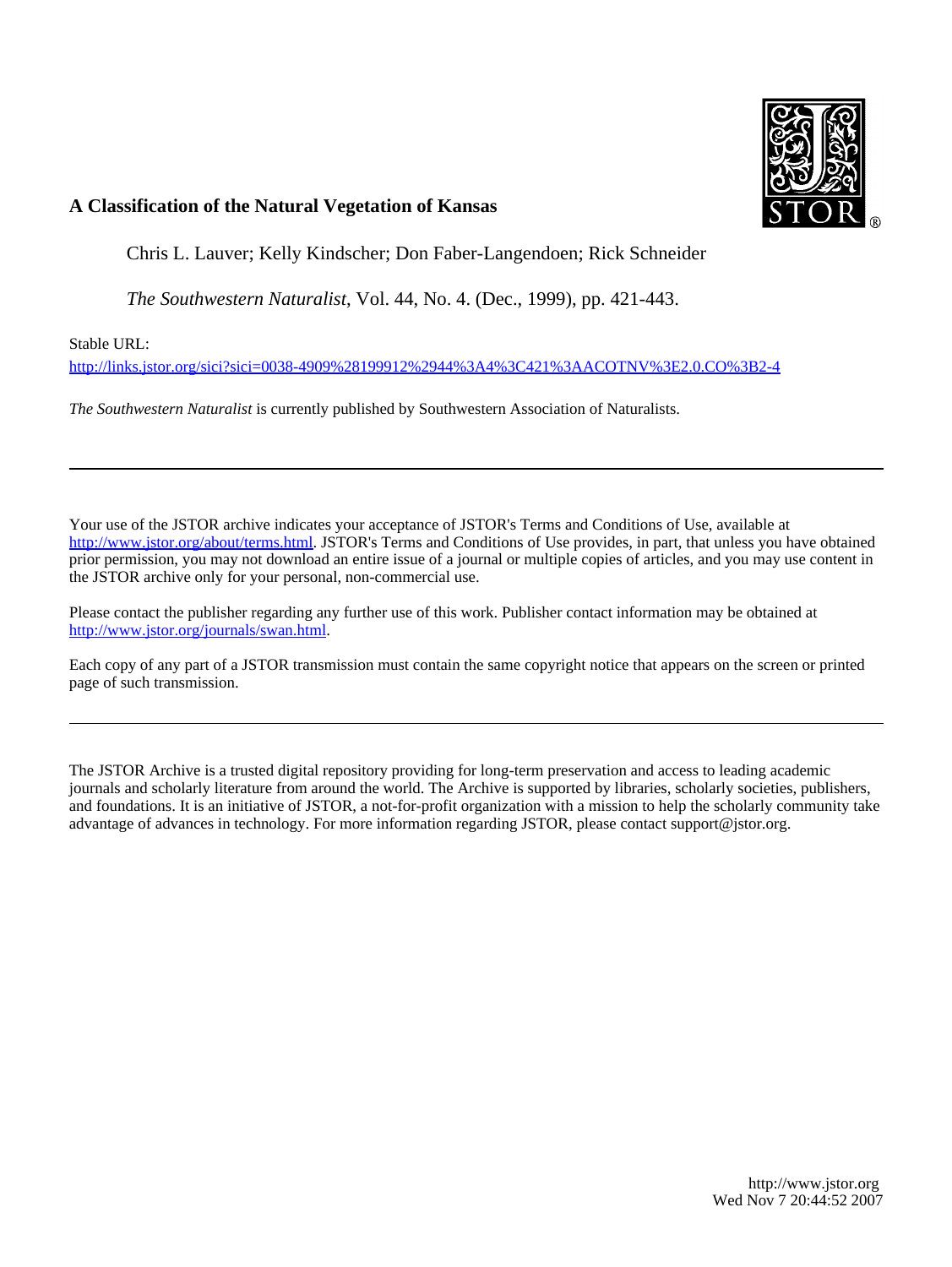# A CLASSIFICATION OF THE NATURAL VEGETATION OF KANSAS

CHRIS L. LAUVER, KELLY KINDSCHER, DON FABER-LANGENDOEN, AND RICK SCHNEIDER

Kansas Biological Survey, University of Kansas, Lawrence, KS 66047 (CLL, KK) The Nature Conservancy, Midwest Regional Office, Minneapolis, MN 55414 (DF-L) *Nebraska Game and Parks Commission, Lincoln, NE 68503 (RS)* 

ABSTRACT-We present the first hierarchical classification system of the existing natural vegetation of Kansas. Sixty vegetation community types are recognized in classes of forest, woodland, shrubland, and herbaceous vegetation, with most of the types classified as herbaceous plant communities. One community type, chalkflat mixed prairie, is unique to Kansas and 11 other types are known to occur in only one other state. The purpose of the vegetation classification system is to support the efforts of the Kansas Natural Heritage Inventory of the Kansas Biological Survey and the Kansas Gap Analysis Project to identifv and describe current native plant communities. Its use is recommended for those working on land management and conservation efforts in Kansas and the central Great Plains.

RESUMEN-Presentamos el primer sistema jerárquico de clasificación de la vegetación natural actual en el estado de Kansas, USA. Son reconocidos sesenta tipos de comunidades de vegetacion en clases de bosque, arboledo, matorral, y vegetacion herbacea, con la mayoria de 10s tipos clasificados como comunidades de plantas herbiceas. Un tip0 de comunidad, llanura mixta de piedra caliza, es único de Kansas y otros 11 tipos son conocidos solamente en otro estado. El propósito del sistema de clasificación de la vegetación es de apoyar los esfuerzos del "Kansas Natural Heritage Inventory," del "Kansas Biological Survey," y del "Kansas Gap Analysis Project" a identificar y describir comunidades de plantas nativas actuales. Su uso es recomendado para los que esté trabajando en el manejo de la tierra y los esfuerzos de conservación en Kansas y en las Grandes Planicies centrales.

of the physical environment and the biological developed by examining Kiichler's (1974) poelements at that site. Vegetation classification tential natural vegetation map in relation to systems aim to define similar groups of plants the geology (Kansas Geological Survey, 1964), found on sites that share similar environmental soils (United States Department of Agriculfactors. This can be done directly by grouping ture, Soil Conservation Service, 1986), and plants on the basis of composition or morpho- physiographic provinces (Wilson, 1978) of logical characteristics, or indirectly by classify- Kansas. Vegetation types were based on variaing physical features (e.g., climate or land- tions in physical features (e.g., climate, soils, form). A primary purpose for developing veg- and topography) that contributed to differencetation classifications is to provide information es in species composition. For example, alon plant communities useful for resource man- though sharing the same dominant species, a agement (Hall, 1989) and land conservation northeastern tallgrass prairie and southeastern

is needed to support statewide ecological sur- glaciation) and the floristic composition of veys and ecosystem protection initiatives. In communities in these areas. 1989, the Kansas Natural Heritage Inventory The present classification is a conversion of (KSNHI) of the Kansas Biological Survey de- the previous version into the vegetation classiveloped a preliminary vegetation classification fication system developed by The Nature Conto "identify and plan protection for exemplary servancy (TNC) in cooperation with state, fed-

The vegetation of an area is an integration ties" (Lauver, 1989:l). The classification was (Grossman et al., 1994). tallgrass prairie were distinguished because of A vegetation classification system for Kansas known differences in soil development (i.e.,

occurrences of Kansas' ecological communi- eral, and academic partners (Grossman et al.,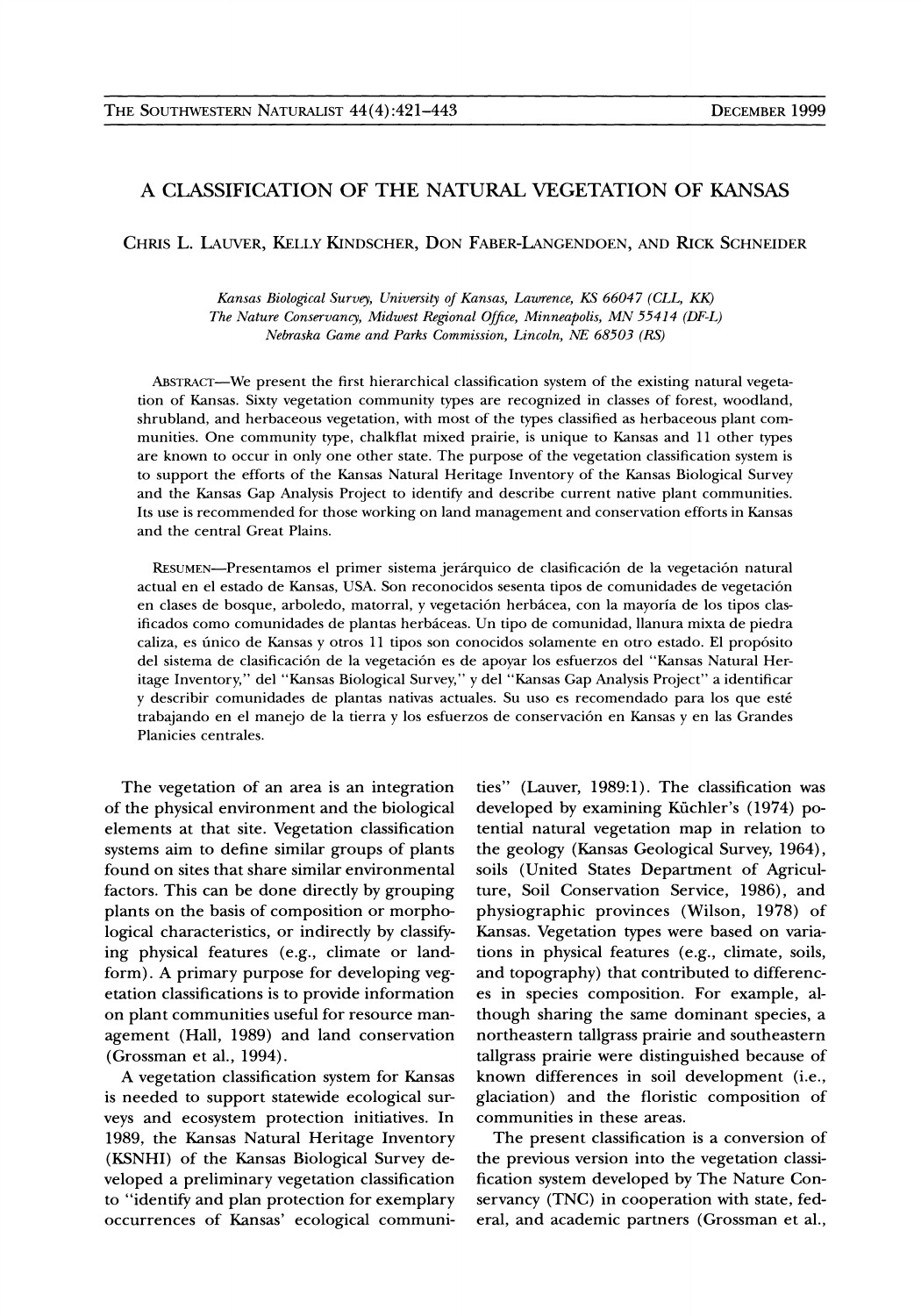1998). Development of the Kansas classification is coordinated by the Midwest Conservation Science Department of TNC. The Nature Conservancy modified the United Nations Educational, Scientific, and Cultural Organization (UNESCO, 1973) vegetation classification system to develop a consistent national and international classification for the purpose of conserving and managing biological diversity, and recently has published the United States National Vegetation Classification System (Anderson et al., 1998; Grossman et al., 1998). The modified UNESCO/TNC system has been adopted by the Federal Geographic Data Committee (FGDC) in establishing a national standard for classification of existing vegetation of the United States (FGDC, 1997). Standards to support the on-going development of the national classification, particularly using a quantitative, plot-sampling approach, are being developed by an inter-organizational committee overseen by the Ecological Society of America (Glenn-Lewin, 1999).

The Nature Conservancy uses a coarse filter/fine filter approach to conserve natural diversity (Jenkins, 1976). Identifying and protecting ecological communities (e.g., vegetation types) provides the coarse filter of diversity for most species, with protection of rare species representing the fine filter. An objective of both TNC and state Natural Heritage Programs is to identify and protect representative examples of each vegetation type. In this way, most of the natural diversity of an area and the ecological processes operating at the community level will be preserved. Species that fall through the community filter are generally rare species, which are managed as individual species. The classification of natural vegetation presented herein represents the coarse filter that KSNHI uses for local, state, and regional conservation planning.

Another conservation initiative employing the KSNHI vegetation classification system is the Kansas Gap Analysis Project (Lauver et al., 1996). This effort is coordinated by the Kansas Cooperative Fish and Wildlife Research Unit in cooperation with several academic institutions, and state and federal agencies. Gap Analysis **is**  a state-oriented approach that assesses the degree of protection afforded to wildlife species and natural vegetation types (Scott et al., 1993).An example of a state vegetation classification designed for Gap Analysis that uses the UNESCO system was developed for Arkansas by Foti et al. (1994). The national Gap Analysis Program and other federal agencies are now supporting modifications to the UNESCO system proposed by TNC and its partners through the FGDC (FGDC, 1997). As in Arkansas, the Kansas Gap Analysis Project will produce a statewide map of existing vegetation types by classifying digital satellite imagery (Jennings, 1993). Because Gap Analysis is a nationwide project, it is desirable to relate the Kansas classification to the national vegetation classification system. The objective of this paper is to provide a current vegetation classification for Kansas that supports these state and national conservation efforts.

METHODS-The Kansas Classification-Natural vegetation can be classified by similarities and differences in appearance (physiognomy) and species composition (floristics). The proposed classification system for Kansas is hierarchical and combines physiognomy at the highest levels with a floristic approach at the lower levels. Physiognomic classifications use structural and other morphological characteristics of predominant vegetation to delineate plant formations. The floristic approach uses more detailed data on species composition (at the site le\ el) to classify plant communities. Diagnostic species are identified through analyses of the floristic composition of plant communities to characterize different units within the classification. To achieve a finer level of resolution, the floristic approach was used by KSNHI to assess the range and variation of community types throughout the state.

The purpose of the classification is to identify plant communities consisting of natural and nearnatural vegetation. Natural vegetation includes vegetation that approximates natural conditions prior to European settlement. Near-natural vegetation includes vegetation that has been influenced by human disturbance and contains a species composition similar to presettlement vegetation. The classification does not include vegetation that has been significantly modified (e.g., grasslands dominated by exotic, naturalized species such as *Bromus inermis*), nor cultural landcover, such as agricultural (cultivated fields) and urban areas, although these landcover types can be incorporated into the TNC/FGDC system.

Several guiding principles were established in adopting and developing the KSNHI vegetation classification. First, the system must describe actual or existing vegetation rather than potential natural vegetation. Because of persistent, widespread distur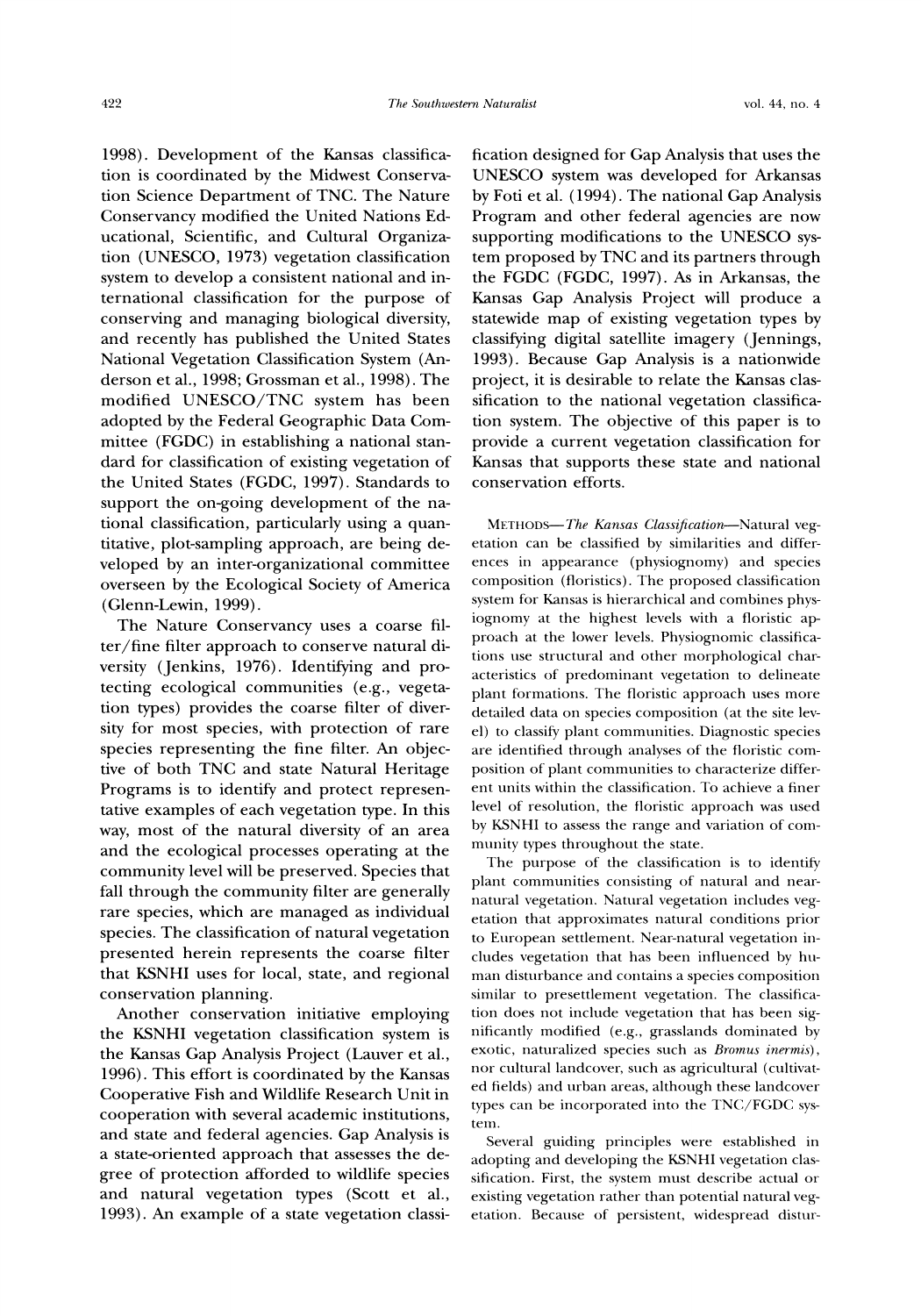bances (e.g., livestock grazing, removal of woody vegetation), determination of climax vegetation types in Kansas is problematic. Judgements must be made as to the degree to which stands of vegetation appear to be functioning under natural ecologic processes. Second, the basic element of the classification, the plant association or community type, is an abstraction based on grouping individual vegetation stands with similar plant species composition (and observation of ecotones or transitions between types in the field-Pfister, 1989). Third, the system must be flexible so that new community types can be added to the classification.

The basic unit and the lowest level of the classification is the community type, which is defined as a plant association of definite floristic composition with uniform physiognomy and habitat (Flahault and Schroter, 1910, cited in Grossman et al., 1998). The plant association is a group of co-occurring species that persist under similar environmental conditions. Because of environmental gradients, the individual distribution of species may vary, and thus the community type expresses this variation as well. Given specified criteria for homogeneity, repeating plant associations can be identified on the ground, but individual occurrences of a particular community type will have variable species composition.

The highest level of the classification (system) separates vegetated communities (terrestrial system) from unvegetated deepwater habitats (aquatic system) and unvegetated subterranean habitats (subterranean system). Classification of the terrestial system is presented in Appendix 1, and includes upland vegetation, and emergent and rooted wetland and aquatic vegetation, thus integrating the wetland classification system of Cowardin et al. (1979).

Classification Hierarchy-The classification system follows UNESCO (1973) format with some significant modifications (Grossman et al., 1998). There are seven levels in the classification hierarchy: class, subclass, group, subgroup, formation, alliance, and community type. The first five levels are broadly physiognomic, and the latter two are floristically based. Definitions for each level are largely from the national Gap Analysis Program (Jennings, 1993) and Grossman et al. (1998).

There are seven primary classes. Six are for areas with at least 10% vegetation cover. These six classes are separated on the basis of height and relative percentage of cover of the dominant life-form. The seventh class represents bare ground with little to no vegetation: 1) Forest-areas dominated by trees *>5*  m tall with their crowns overlapping, generally forrning 60 to 100% cover; 2) Woodland-areas dominated by open stands of trees >5 m tall with crowns not usually touching, generally forming 25 to 60% cover; a shrub or herbaceous understory (or both) is usually present; **3)** Shrubland-areas dominated

by shrubs generally  $>0.5$  m tall with individuals or clumps not touching to overlapping, generally forming >25% canopy cover (tree cover generally  $\langle 25\% \rangle$ ; 4) Dwarf-Shrubland--areas dominated by low growing shrubs usually <0.5 m tall with individuals or clumps not touching to overlapping; dwarfshrubs generally form >25% cover; trees and shrubs generally <25% cover (this type probably does not occur in Kansas); 5) Herbaceous Vegetation-areas dominated by herbs (graminoids, forbs, and ferns), generally forming at least 25% cover; trees, shrubs, and dwarf-shrubs generally with <25% cover; *6)*  Nonvascular Vegetation-areas dominated by nonvascular cover (bryophytes, lichen, and algae), generally forming at least 25% cover; 7) Sparse Vegetation-areas where vegetation is scattered or nearly absent; total vegetation cover is <25%, and generally 1 to 10%; includes bluffs and rock outcrops, sandy areas, and mud flats.

Subclasses are dirisions within each class determined by the predominant leaf phenology (for wooded classes), or by the persistence and growth form (for the herbaceous class) of the main vegetation. For the forest, woodland, and shrubland classes, similarities are based on three factors: evergreen, deciduous, and mixed evergreen and deciduous. For the herbaceous class, similarities are based on perennial graminoid, perennial forb, hydromorphic rooted vegetation, and annual graminoid or forb.

The group level in the hierarchy is defined by a combination of climate, leaf morphology, and leaf phenology. Categories within each subclass may be based on climate (e.g., tropical, temperate, subpolar) for all types. For forests, woodlands, and shrub lands it may be based on leaf type (e.g., broadleaved, sclerophylous, needle-leaved). For the herbaceous class it may be based on presence or- absence of a tree, shrub, or dwarf-shrub with a canopy coverage of 11 to 25%.

Subgroups represent a binary division within each group to separate naturally-occurring vegetation from cultural vegetation: natural vegetation (natural, near-natural, and some modified vegetation); cultural vegetation (planted or cultivated).

Formations are categories within each subgroup in which vegetation similarities are based on any of the following criteria: Crown shape (e.g., rounded, conical, cylindrical) and height (e.g., tall, mediumtall, short); elevational zone (temperate lowland, montane, alpine); moisture or hydrologic regime (e.g., saturated, seasonallv flooded, intermittently flooded-after Cowardin et al., 1979); and kinds of associated vegetation (e.g., broad-leaved forest with or without evergreen needle-leaved trees, or with or without succulents).

An alliance is a group of plant community types having the same primary dominant (i.e., in terms of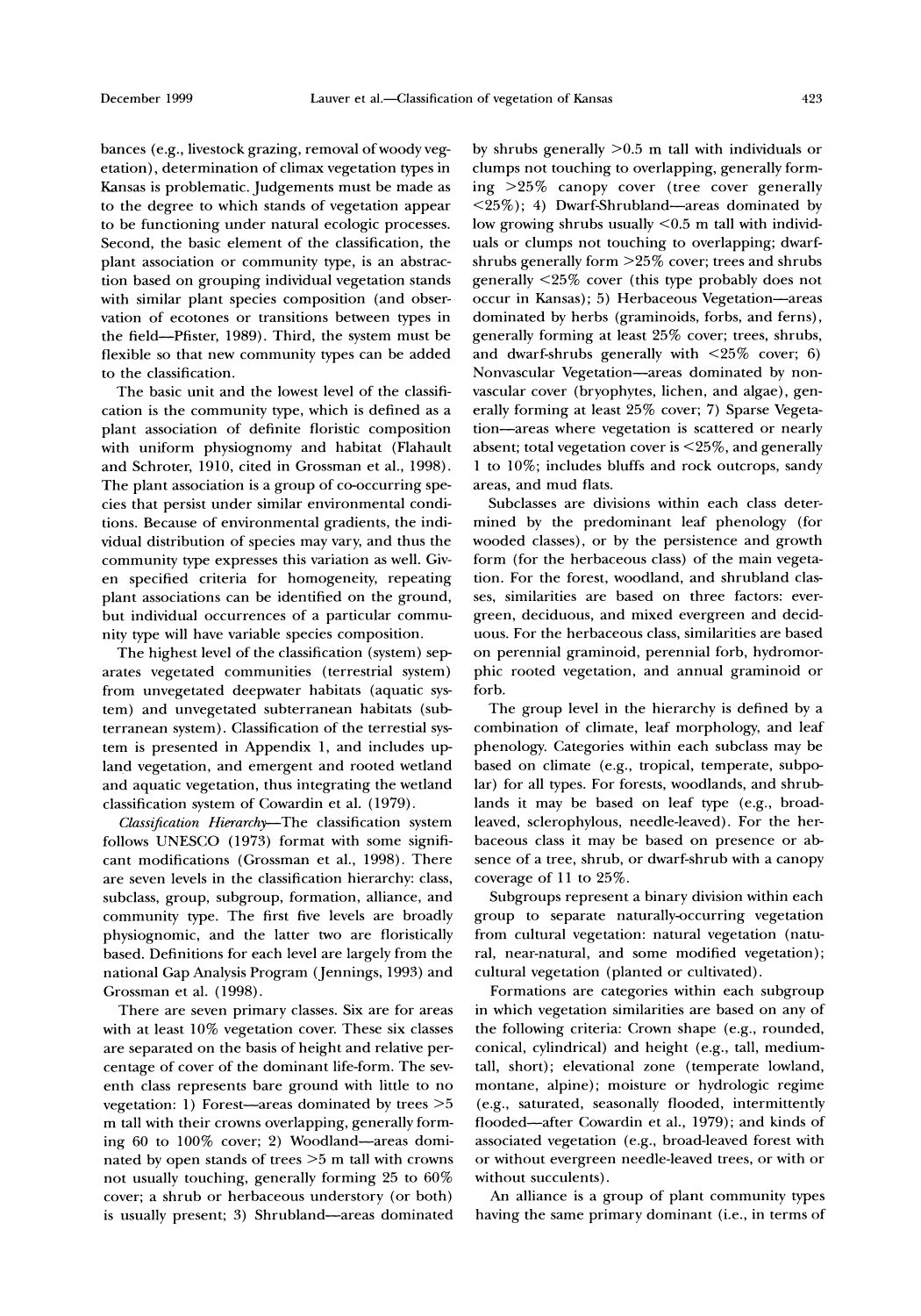

**hc.** 1-The physiographic provinces of **Kansas** (adapted from Wilson, 1978).

abundance or cover) species and similar physiognomy; an aggregation of plant community types. The alliance level is equivalent to the "cover type" level of Jennings (1993), and is the level used **by** the national Gap Analysis Program to standardize map ping efforts. Alliances are named using the scientific names of the species that dominate the canopy lay $er(s)$ . Descriptions for alliances in the midwestern United States are available in Drake and Faber-Langendoen (1997).

The community type is an assemblage of plant species that potentially interact at the same time and place, and have defined species composition and physiognomy, regardless of seral stage. Types are usually named using dominant and characteristic species from one to several canopy layers.

The natural vegetation classification system for **Kansas** is presented in Appendix 1. The first step in developing the new system **was** to compare the preliminary Kansas classification to the modified **UNESCO** system. This process **was** facilitated by comparisons with the Midwest regional classification developed by **TNC.** In this way, several new community types were identified and incorporated into the **Kansas** classification. The classification shown in Appendix 1 **was** further enhanced through meetings and discussions with state Natural Heritage program ecologists and academic partners.

To facilitate interpretation of the classification, community types **are** listed followed **by** a series of descriptive features for each type. These include a common name for the type and the distribution or region within **Kansas** where each community type is expected to occur. The distribution of most types is presented as a listing of physiographic provinces, and a map of the **Kansas** provinces is shown in Fig. 1. A list of other states (abbreviated) in which the type is known to occur is shown next, followed **by**  the type's pattern. For the purposes of this paper, community pattern (i.e., small-patch, large-patch, or matrix) refers to the size and landscape position of potential and existing stands of a particular type (M. Anderson, pers. comm.). Small-patch communities are those on specialized landforms or microhabitats, and generally range from less than 1 ha to 8 ha. Large-patch communities generally occur on sub dominant landform features and form large but interrupted cover, usually from 8 to **400** ha. Matrix communities occur on the dominant landform types forming extensive and often contiguous cover, usually exceeding **400** ha (M. Anderson, pers. comm.). Following the pattern, brief descriptions **are** included of the habitat, soils, and other associated common or characteristic plant species for each community type. This series of descriptive features is not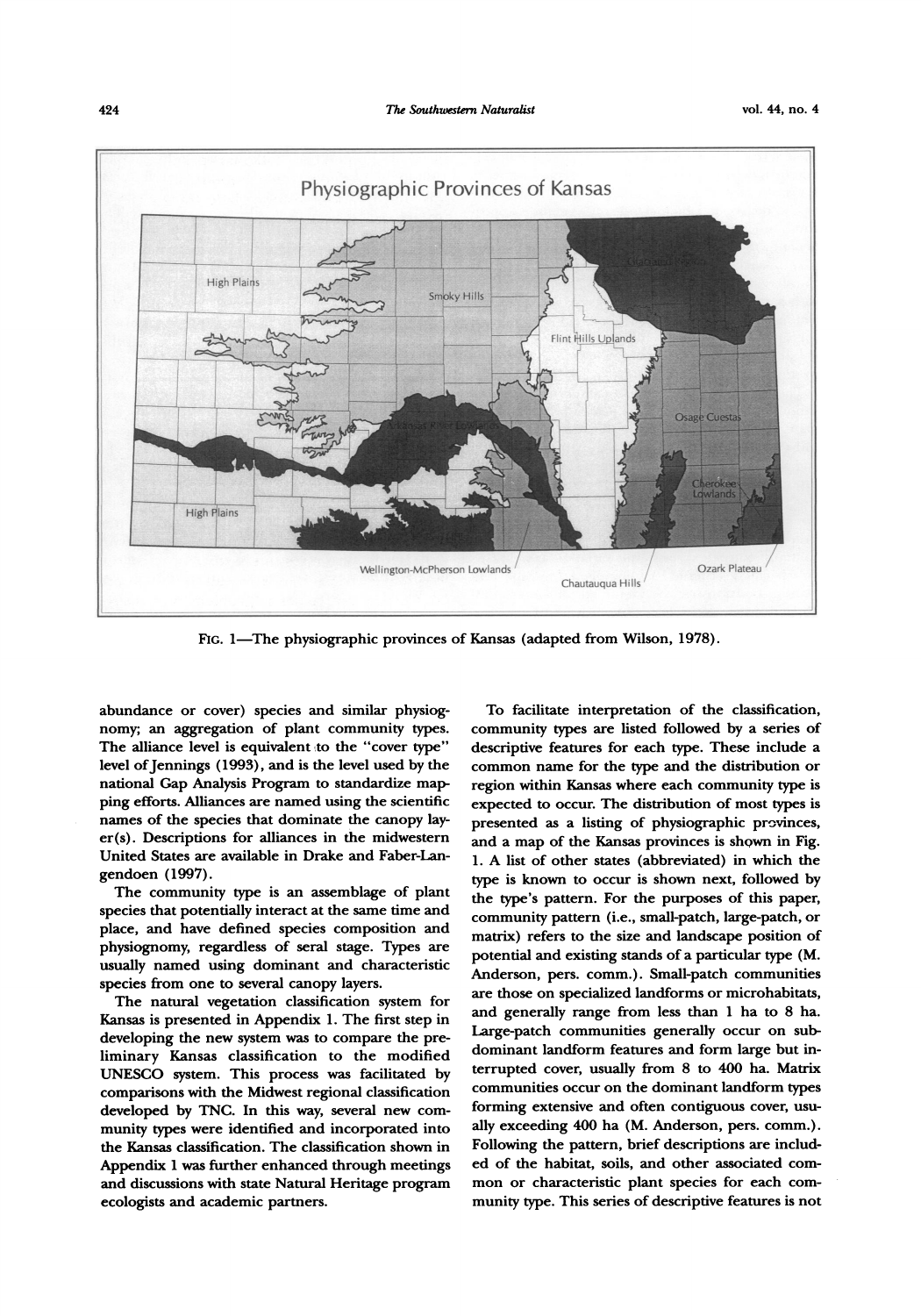included for community types listed under the sparse vegetation class because of lack of data.

Plant species nomenclature follows the Great Plains Flora Association (1986), except in a few cases where the genus name has recently been changed. For example, *Andropogon scoparius* has changed to *Schizachyn'um scoparium,* and *Agropyron smithii* has been changed to *Pascopyrum smithii* (Kartesz, 1994). Species occurring in the same stratum are separated by " - ", whereas species occurring in different strata are separated by the " / " symbol. Species listed in parentheses are typical of a majority of stands, but are not found consistently in the type. In cases where diagnostic species are unknown, geographic and geologic modifiers (e.g., Flint Hills, unglaciated) are used until diagnostic species can be determined, and to denote observed differences in plant species composition among community types. Further descriptions of each of these types, including references, are being developed.

RESULTS AND DISCUSSION-The vegetation classification system of Kansas contains 60 vegetated community types in 38 alliances and eight sparse vegetation community types (Ap pendix 1). Half of the vegetated community types are classified as upland vegetation, with the remainder occurring on lowlands and subjected to some degree of flooding. Because Kansas is located in the Great Plains, it was anticipated that most of the community types would belong to the herbaceous class. Twothirds of the community types (38) are classified as herbaceous, with types split evenly between upland and floodplain habitats. The classification contains a modest number of woody plant communities **(22),** with 10 wetland community types and 12 located on uplands. Given that most of the land in Kansas is upland, this distribution of community types suggests that lowland areas contain a greater diversity of plant communities than the associated upland habitat.

Because of its central location in the Great Plains, most of the community types of Kansas also occur in adjoining and other nearby states (Appendix 1). One type, chalkflat mixed prairie, currently is reported only in Kansas. Unique soil and topographic conditions along the Smoky Hill River in western Kansas prompted Kiichler (1974) to classify this prairie as a separate potential natural vegetation type. Thirteen community types are known or believed to occur in only one other state, including Flint Hills tallgrass prairie (Oklahoma), mixed oak ravine woodland (Nebraska), and Ozark limestone glade (Missouri).

The classification is supported by a database that contains example stands for some of the community types; these data are maintained by the Kansas Biological Survey (KBS). The Midwest Regional Office of The Nature Conservancy (TNC) also maintains a similar database for community occurrences throughout the midwestern United States. A major shortcoming of the databases is the lack of information and examples for many community types, particularly for wetland communities. Because of recent and historical agricultural development in Kansas, nearly half of the original wetland habitat has been destroyed or degraded (Dahl, 1990). Consequently, example stands for some wetland community types (e.g., oak floodplain woodland, cottonwood-switchgrass floodplain woodland) may no longer exist. In addition, locating example stands for all of the woodland community types is problematic because of the lack of periodic fire necessary to maintain the open woodland character.

Regardless of these problems, KBS will continue its effort to locate and document example stands for all Kansas community types using a variety of survey techniques. The flexible and open system of the Kansas vegetation classification lends itself to this endeavor, and is amenable to both land cover mapping using remotely sensed data and ground-based surveys. The classification also has utility for statewide, regional, and national conservation efforts: it's fully integrated into the United States National Vegetation Classification System and is used by KBS, TNC, and other partners to conduct ecoregional conservation planning in the central Great Plains (e.g., Central Shortgrass Prairie Ecoregional Planning Team, 1998). For these reasons we believe the classification will be useful in future vegetation studies in Kansas.

We thank R. Brooks, K. Chapman, and C. Freeman for their assistance in developing the initial Kansas vegetation classification. Special thanks to C. Freeman for his careful review of this manuscript. We also thank the neighboring state Natural Heritage ecologists for their discussions on common alliances and community types: B. Hoagland (Oklahoma), S. Kettler (Colorado), T. Nigh (Missouri), and G. Steinauer (Nebraska). This research was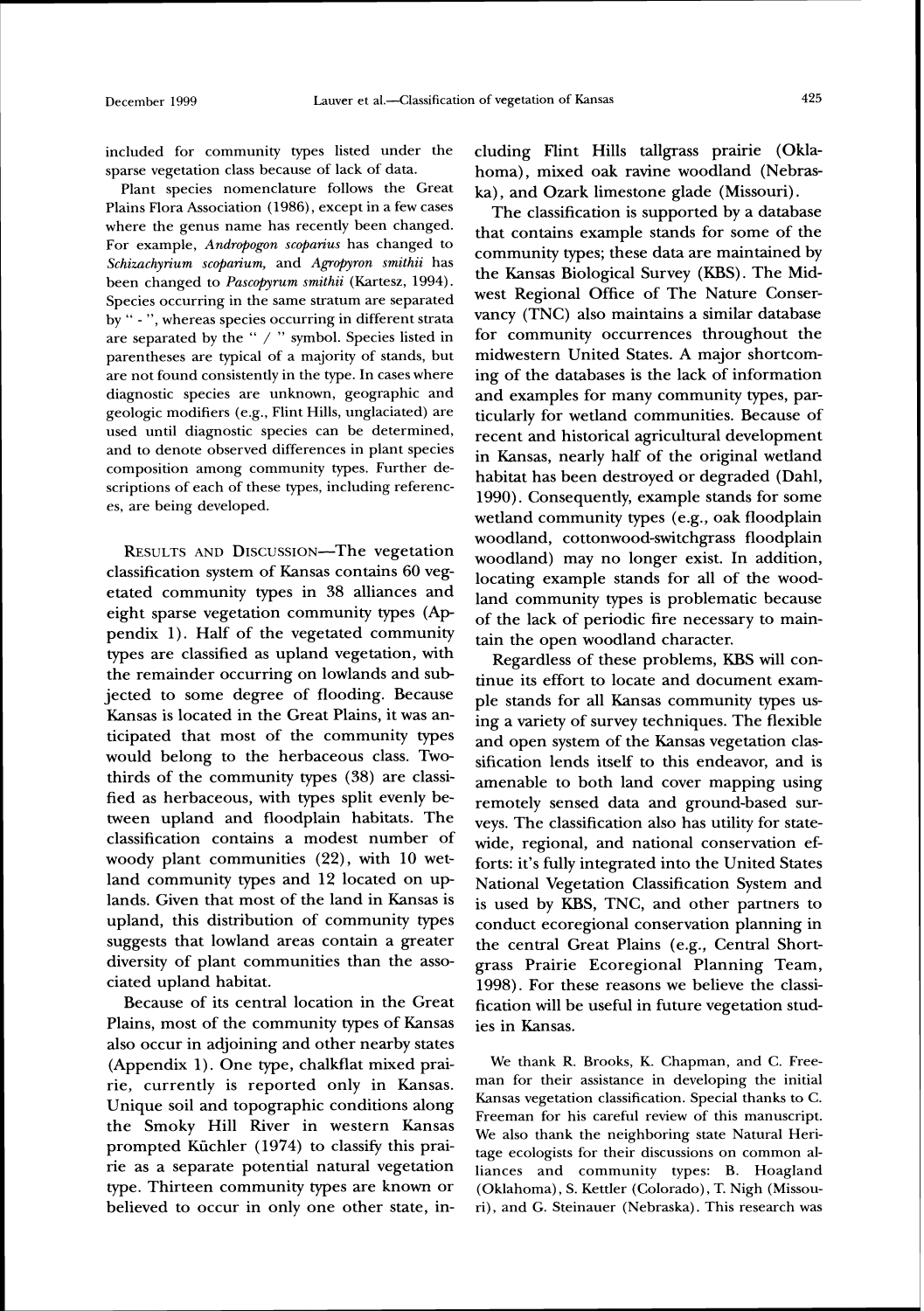supported by the Kansas Biological Survey and the Midwest Regional Office of The Nature Conservancy.

#### **LITERATURE CITED**

- ANDERSON, M., P. BOURGERON, M. T. BRYER, R. CRAW-FORD, L. ENGELKING, D. FABER-LANGENDOEN, M. GALLYOUN, K. GOODIN, D. H. GROSSMAN, S. LAN-DAAL, K. METZLER, K. D. PATTERSON, M. PYNE, M. REID, L. SNEDDON, AND A. S. WEAKLEY. 1998. International classification of ecological communities: terrestrial vegetation of the United States. Vol. 11. The National Vegetation Classification System: list of types. The Nature Conservancy, Arlington, Virginia.
- CENTRAL SHORTGRASS PRAIRIE ECOREGIONAL PLANNING TEAM.1998. Ecoregion-based conservation in the central shortgrass prairie. The Nature Conservancy, Arlington, Virginia.
- COWARDIN, L. **AM.,** V. CARTER, F. C. GOLET, AND E. T. LAROE. 1979. Classification of wetlands and deepwater habitats of the United States. Biological Services Program, United States Fish and Wildlife Service, FWS/OBS-79/31, United States Department of the Interior, Washington, D.C.
- DAHL, T. E. 1990. Wetlands-losses in the United States, 1780's to 1980's. Cnited States Fish and Wildlife Service, Washington, D.C.
- DRAKE, J., AND D. FABER-LANGENDOEN. 1997. An alliance level classification of the vegetation of the midwestern United States. The Nature Conservancy, Midwest Conservation Science Department, Minneapolis, Minnesota.
- FGDC (FEDERAL GEOGRAPHIC DATA COMMITTEE). LAUVER, C. L. 1989. Preliminary classification of the 1997. Vegetation classification standard, FGDC-STD-005. Federal Geographic Data Committee, Vegetation Subcommittee, Reston, Virginla.
- FLAHAULT, C., AND C. SCHROTER. 1910. Rapport sur la nomenclature phytogeographique. Proceedings of the 3rd International Botanical Congress, Brussels, Belgium 1: 131-164.
- FOTI, T., X. LI, M. BLANEY, AND K. G. SMITH. 1994. A classification system for the natural vegetation of Arkansas. Proceedings of the Arkansas Academy of Science 48:50-63.
- GLENN-LEWIN, D. 1999. ESA panel on vegetation classification (July 1998). Bulletin of the Ecological Society of America 80:53-55.
- GREAT PLAINS FLORA ASSOCIATION. 1986. Flora of the Great Plains. University Press of Kansas, Lawrence.
- GROSSMAN, D. H., K. L. GOODIN, AND C. L. REUSS, editors. 1994. Rare plant communities of the conterminous United States: an initial survey. The Nature Conservancy, Arlington. Virginia.
- GROSSMAN, D. H., D. FABER-LANGENDOEN, A. S. WEAK-LEY, M. ANDERSON, P. BOURGERON, R. CRAWFORD,

TERSON, M. PAYNE, M. REID, AND L. SNEDDON. 1998. International classification of ecological communities: terrestrial vegetation of the Cnited States. Vol. I. The National Vegetation Classification System: development, status, and applications. The Nature Conservancy, Arlington, Virginia.

- HALL, F. C. 1989. Plant community classification: from concept to application. In: Ferguson, D. E., P. Morgan, and F. D. Johnson, compilers. Proceedings-land classification based on vegetation: applications for resource management. United States Forest Service, General Technical Report INT-257. Pp. 41-48.
- JENKINS, R. E., JR. 1976. Maintenance of natural diversity: approach and recommendations. Transactions of the 41st North American Wildlife Conference, Wildlife Management Institute, Washington, D.C. Pp. 441-451.
- JENNINGS, M. D. 1993. Natural terrestrial cover classification: assumptions and definitions. GAP Analysis Technical Bulletin 2. United States Fish and Wildlife Service, Idaho Cooperative Fish and Wildlife Research Unit, University of Idaho, Moscow.
- KANSAS GEOLOGICAL SURVEY 1964. Geologic map of Kansas. Kansas Geological Survey, Cniversity of Kansas, Lawrence. Map Series M-1, scale 1: 500,000.
- KARTESZ, J. T. 1994. A synonymized checklist of the vascular flora of the United States, Canada, and Greenland. Vol. 1-checklist. Timber Press, Portland, Oregon.
- KÜCHLER, A. W. 1974. A new vegetation map of Kansas. Ecology 55:586-604.
- natural communities of Kansas. Kansas Biological Survey, Report No. 50, Lawrence.
- LAUVER, C. L., K. P. Price, C. F. Blodgett, and A. STEWART. 1996. Mapping land cover for the Kansas Gap Analysis Project. In: Schoolmaster, F. A., and J. A. Harrington, editors. Papers and proceedings of the applied geography conferences. Kansas City, Missouri. Pp. 336-337.
- PFISTER, R. D. 1989. Basic concepts of using vegetation to build a site classification system. In: Ferguson, D. E., P. Morgan, and F. D. Johnson, compilers. Proceedings-land classifications based on vegetation: applications for resource management. United States Forest Service, General Technical Report INT-257. Pp. 22-28.
- SCOTT, J. M., F. DAVIS, B. CSUTI, R. NOSS, B. BUTTER-FIELD, C. GROVES, H. ANDERSON, S. CAICCO, F. D'ERCHIA, T. C. EDWARDS, JR., J. ULLIMAN, AND R. C;. WRIGHT.1993. Gap analysis: a geographic approach to protection of biological diversity. Wildlife Monographs 123:1-41.
- UNESCO (UNITED NATIONS EDUCATIONAL, SCIENTIF-K. GOODIN, S. LANDAAL, K. METZLER, K. D. PAT- IC, AND CULTURAL ORGANIZATION). 1973. Interna-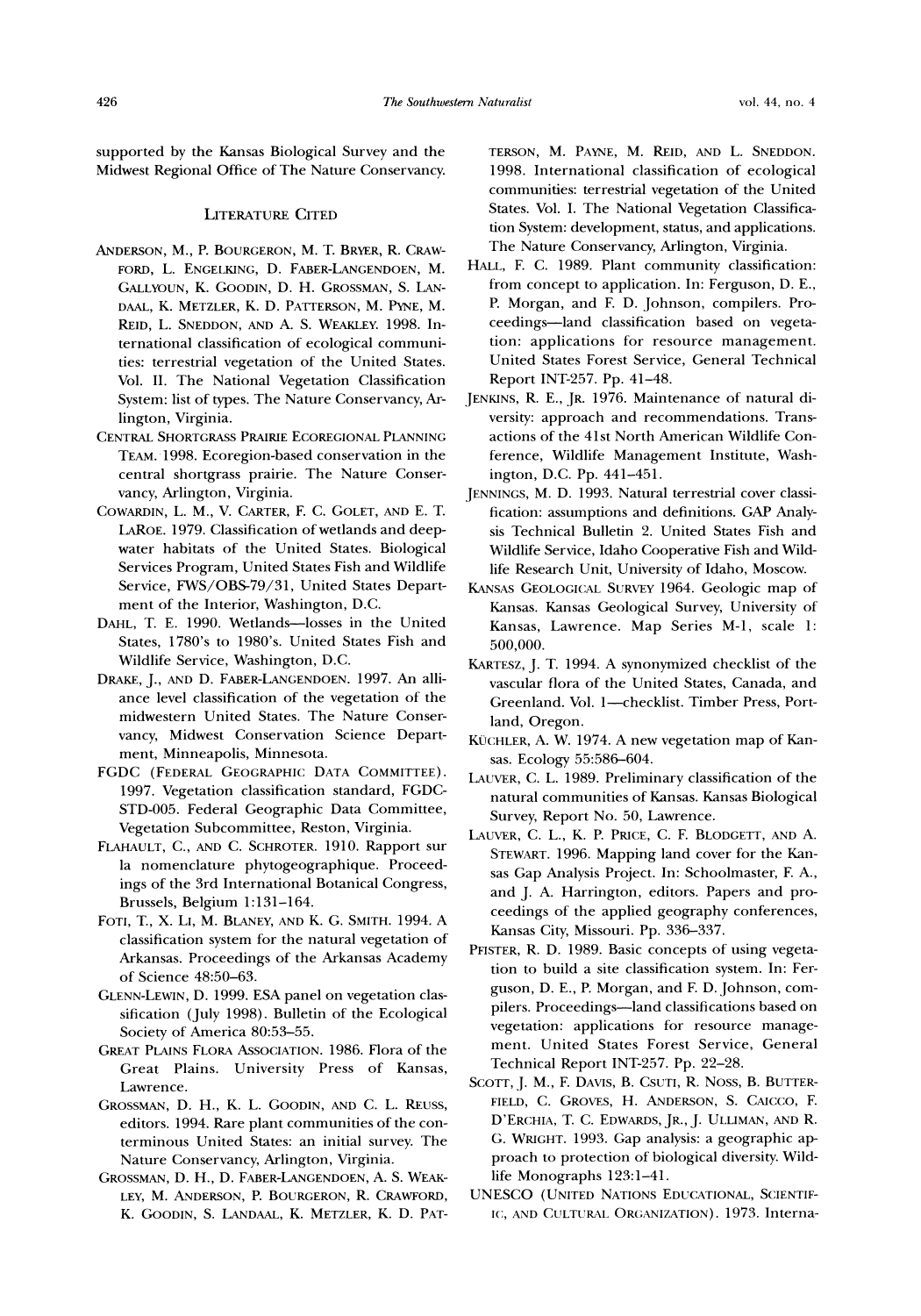tional classification and mapping of vegetation. diary. Kansas Geological Survey, Educational Se-Paris, France. The ries 5, University of Kansas, Lawrence.

UNITED STATES DEPARTMENT OF AGRICULTURE, SOIL CONSERVATION SERWCE. 1986. General Soil Map- Kansas. *Submitted 22 October 1997. Accepted 26 April 1999.* 

WILSON, F. W. 1978. Kansas landscapes: a geologic *Associate Editor was David B. Wester.* 

#### APPENDIX<sup>1</sup>

Classification of the natural vegetation of Kansas. Community types are followed by a unique TNC code (Anderson et al., 1998). Types marked with an asterisk (\*) are wetlands. Plant species occurring in the same stratum are separated by  $"$ -", and species occurring in different strata are separated by the "/" symbol. Species listed in parentheses are typical of a majority of stands, but are not found consistently in the type. Species listed within the [I symbols are regionally significant but are not generally found in Kansas.

| <b>United States</b>     |                                                                                                                                                                                                                                                                                                                                                                                                    |
|--------------------------|----------------------------------------------------------------------------------------------------------------------------------------------------------------------------------------------------------------------------------------------------------------------------------------------------------------------------------------------------------------------------------------------------|
| National                 |                                                                                                                                                                                                                                                                                                                                                                                                    |
| Vegetation               |                                                                                                                                                                                                                                                                                                                                                                                                    |
| Classification           | Kansas community types                                                                                                                                                                                                                                                                                                                                                                             |
|                          |                                                                                                                                                                                                                                                                                                                                                                                                    |
| I.                       | FOREST (61 to $100\%$ tree cover; trees $>5$ m tall)                                                                                                                                                                                                                                                                                                                                               |
| I.B.                     | Deciduous forest (deciduous species contribute >75% of total tree cover)                                                                                                                                                                                                                                                                                                                           |
| I.B.2.                   | Cold-deciduous forest                                                                                                                                                                                                                                                                                                                                                                              |
| I.B.2.N.a.<br>I.B.2.N.a. | Lowland and submontane cold-deciduous forest<br>ACER SACCHARUM-TILIA AMERICANA-(QUERCUS RUBRA) FOREST<br>ALLIANCE                                                                                                                                                                                                                                                                                  |
| I.B.2.N.a.               | Acer saccharum - [Acer nigrum] - Tilia americana - Quercus rubra/ Ostrya virgini-<br>ana Forest (2061)                                                                                                                                                                                                                                                                                             |
|                          | Common name: maple-basswood forest                                                                                                                                                                                                                                                                                                                                                                 |
|                          | Distribution: Glaciated Region (restricted to the eastern third of this re-<br>gion)                                                                                                                                                                                                                                                                                                               |
|                          | Other states: IA, MO, NE                                                                                                                                                                                                                                                                                                                                                                           |
|                          | Pattern: small-patch                                                                                                                                                                                                                                                                                                                                                                               |
|                          | Habitat: moderate to steep slopes on uplands and valley sides                                                                                                                                                                                                                                                                                                                                      |
|                          | Soils: well drained silts and loams, formed in loess or glacial till<br>Other species: Asimina triloba, Carya cordiformis, Celtis occidentalis, Fraxinus<br>americana, Gymnocladus dioica, Juglans nigra, Prunus serotina, Quercus macro-<br>carpa, Staphylea trifolia, Ulmus americana, Viburnum prunifolium<br>Note: In general, <i>Acer nigrum</i> is not part of the Kansas community type but |
|                          | is a regional co-dominant.                                                                                                                                                                                                                                                                                                                                                                         |
| I.B.2.N.a.               | QUERCUS ALBA-(QUERCUS RUBRA, CARYA SP.) FOREST ALLIANCE                                                                                                                                                                                                                                                                                                                                            |
| I.B.2.N.a.               | Quercus alba/Cornus florida Unglaciated Forest (2066)                                                                                                                                                                                                                                                                                                                                              |
|                          | Common names: oak—dogwood forest, Ozark forest                                                                                                                                                                                                                                                                                                                                                     |
|                          | Distribution: Ozark Plateau                                                                                                                                                                                                                                                                                                                                                                        |
|                          | Other states: IL, IN, MO                                                                                                                                                                                                                                                                                                                                                                           |
|                          | Pattern: large-patch                                                                                                                                                                                                                                                                                                                                                                               |
|                          | Habitat: level to steep uplands                                                                                                                                                                                                                                                                                                                                                                    |
|                          | Soils: cherty, silty well drained soils, formed from cherty limestone                                                                                                                                                                                                                                                                                                                              |
|                          | Other species: Carya cordiformis, C. ovata, Danthonia spicata, Euonymus atro-<br>purpureus, Ostrya virginiana, Sassafras albidum, Staphylea trifolia, Vaccinium<br>arboreum                                                                                                                                                                                                                        |
| I.B.2.N.a.               | Quercus alba-(Quercus velutina)-Carya ovata/Ostrya virginiana Forest (2011)                                                                                                                                                                                                                                                                                                                        |
|                          | Common name: oak-hickory forest                                                                                                                                                                                                                                                                                                                                                                    |
|                          | Distribution: Glaciated Region, Osage Cuestas                                                                                                                                                                                                                                                                                                                                                      |
|                          | Other states: IA, MO, NE, OK                                                                                                                                                                                                                                                                                                                                                                       |
|                          | Pattern: large-patch                                                                                                                                                                                                                                                                                                                                                                               |
|                          | Habitat: gentle to moderately steep slopes on uplands and valley sides                                                                                                                                                                                                                                                                                                                             |
|                          | Soils: poorly drained to well drained silts and loams, formed in loess, gla-<br>cial till, or from shale or limestone                                                                                                                                                                                                                                                                              |
|                          | Other species: Carya cordiformis, Cercis canadensis, Fraxinus americana, Prunus<br>serotina, Quercus rubra, Ulmus americana, Viburnum rufidulum                                                                                                                                                                                                                                                    |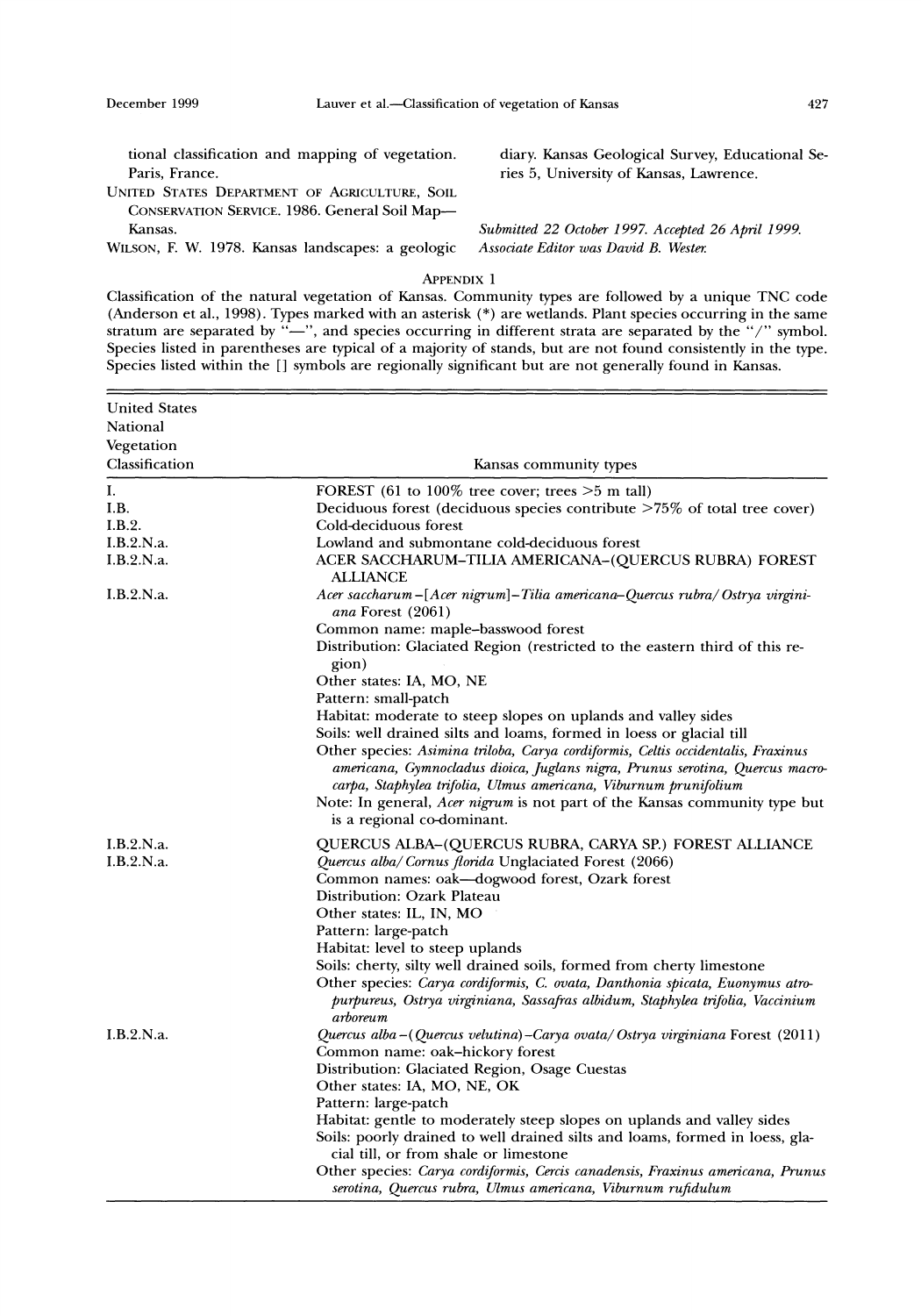| <b>United States</b><br>National<br>Vegetation<br>Classification | Kansas community types                                                                                                                                                                                                                                                                                                                                                                                                                                                                                                                                                                                                            |
|------------------------------------------------------------------|-----------------------------------------------------------------------------------------------------------------------------------------------------------------------------------------------------------------------------------------------------------------------------------------------------------------------------------------------------------------------------------------------------------------------------------------------------------------------------------------------------------------------------------------------------------------------------------------------------------------------------------|
| I.B.2.N.a.<br>I.B.2.N.a.                                         | QUERCUS STELLATA-QUERCUS MARILANDICA FOREST ALLIANCE<br>Quercus stellata-Quercus marilandica-[(Carya texana)] Forest (2074)<br>Common names: post oak-blackjack oak forest, Cross Timbers forest<br>Distribution: Chautauqua Hills, Osage Cuestas<br>Other states: OK, TX<br>Pattern: large-patch<br>Habitat: ridgetops and nearly level to steep hillsides<br>Soils: shallow to moderately deep, sandy and loamy soils from sandstone<br>Other species: Carya cordiformis, Quercus prinoides, Q. velutina, Rhus copallina,<br>R. glabra, Schizachyrium scoparium                                                                 |
| I.B.2.N.d.<br>I.B.2.N.d.                                         | Temporarily flooded cold-deciduous forest<br>CARYA ILLINOINENSIS-(CELTIS LAEVIGATA) TEMPORARILY FLOOD-                                                                                                                                                                                                                                                                                                                                                                                                                                                                                                                            |
| I.B.2.N.d.                                                       | ED FOREST ALLIANCE<br>*Carya illinoinensis–Celtis occidentalis Forest (2087)<br>Common name: pecan-hackberry floodplain forest<br>Distribution: Cherokee Lowlands, Glaciated Region, Osage Cuestas<br>Other states: AR, MO (possible), OK, TX<br>Pattern: small-patch<br>Habitat: nearly level floodplains along major streams and rivers<br>Soils: deep, poorly drained to well drained, formed in silty and clayey re-<br>cent alluvium<br>Other species: Acer negundo, Carex grayi, Fraxinus pennsylvanica, Juglans ni-<br>gra, Parthenocissus quinquefolia, Platanus occidentalis, Toxicodendron radicans,<br>Ulmus americana |
| I.B.2.N.d.                                                       | FRAXINUS PENNSYLVANICA-ULMUS AMERICANA-CELTIS (OCCIDEN-<br>TALIS, LAEVIGATA) TEMPORARILY FLOODED FOREST ALLIANCE                                                                                                                                                                                                                                                                                                                                                                                                                                                                                                                  |
| I.B.2.N.d.                                                       | *Fraxinus pennsylvanica–Ulmus sp.–Celtis occidentalis Forest (2014)<br>Common name: ash-elm-hackberry floodplain forest<br>Distribution: eastern half of Kansas<br>Other states: IA, IL, IN, MI, NE, OH<br>Pattern: large-patch<br>Habitat: nearly level bottoms and terraces along major streams and rivers<br>Soils: deep, poorly drained to well drained, formed in silty and clayey re-<br>cent alluvium<br>Other species: Juglans nigra, Parthenocissus quinquefolia, Populus deltoides, Quercus                                                                                                                             |
|                                                                  | palustris, Q. shumardii, Toxicodendron radicans, Ulmus americana, U. rubra                                                                                                                                                                                                                                                                                                                                                                                                                                                                                                                                                        |
| I.B.2.N.d.<br>1.B.2.N.d.                                         | POPULUS DELTOIDES TEMPORARILY FLOODED FOREST ALLIANCE<br>*Populus deltoides-Platanus occidentalis Forest (2095)<br>Common name: cottonwood-sycamore floodplain forest<br>Distribution: Cherokee Lowlands, Flint Hills Uplands, Glaciated Region,<br><b>Osage Cuestas</b><br>Other states: MO (possible)<br>Pattern: large-patch<br>Habitat: nearly level and undulating soils on floodplains along major rivers<br>and streams                                                                                                                                                                                                    |
|                                                                  | Soils: deep, poorly drained to well drained, formed in silty and clayey re-<br>cent alluvium<br>Other species: Acer negundo, Carya illinoinensis, Celtis occidentalis, Salix nigra                                                                                                                                                                                                                                                                                                                                                                                                                                                |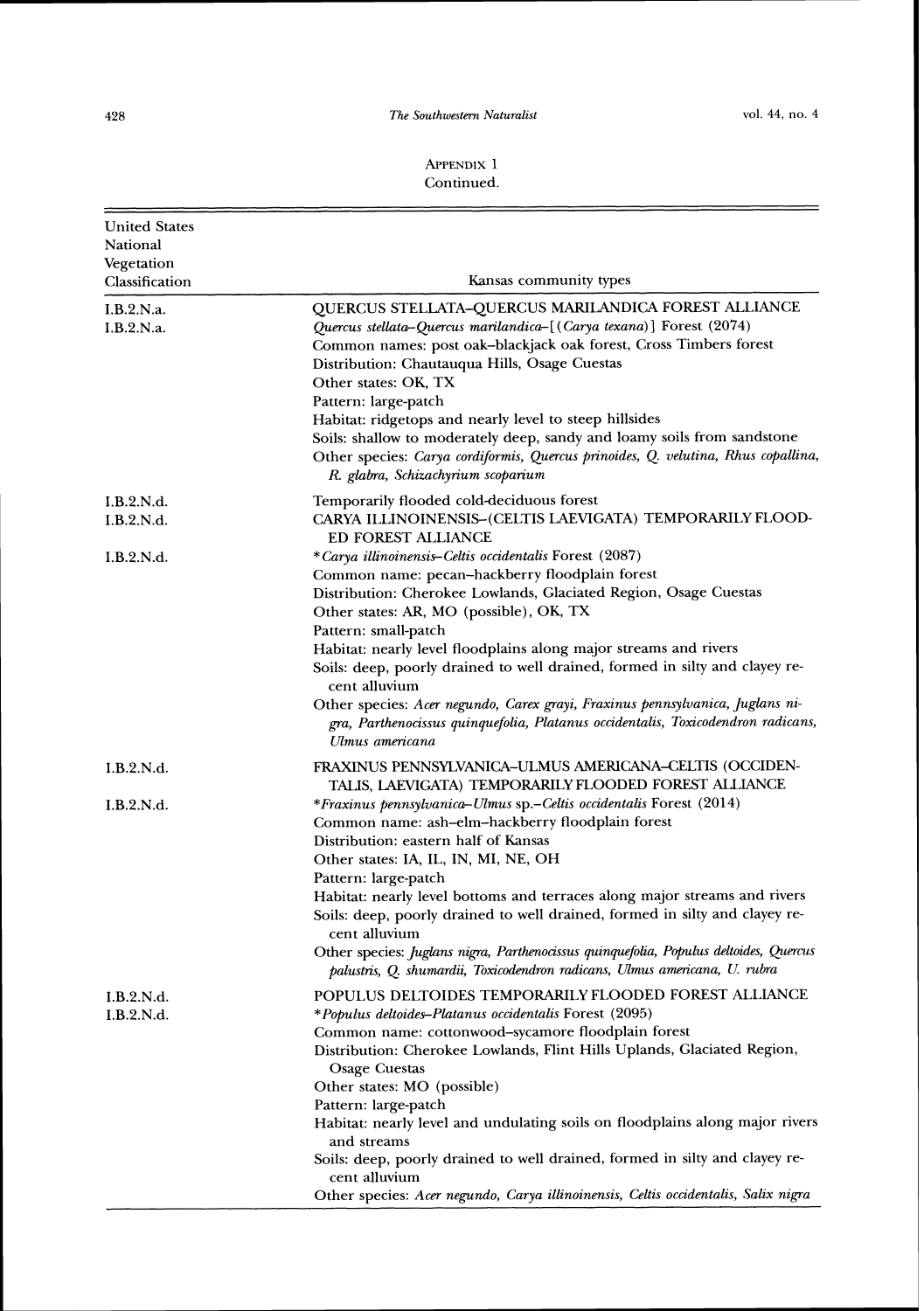E

| <b>United States</b><br>National<br>Vegetation<br>Classification | Kansas community types                                                                                                                                                                          |
|------------------------------------------------------------------|-------------------------------------------------------------------------------------------------------------------------------------------------------------------------------------------------|
| I.B.2.N.d.                                                       | *Populus deltoides–Salix nigra Forest (2018)                                                                                                                                                    |
|                                                                  | Common name: cottonwood–black willow floodplain forest                                                                                                                                          |
|                                                                  | Distribution: statewide                                                                                                                                                                         |
|                                                                  | Other states: AR, IA, IL, KY, MN, MO, NE, OH, OK, TN, WI                                                                                                                                        |
|                                                                  | Pattern: small-patch                                                                                                                                                                            |
|                                                                  | Habitat: nearly level to undulating floodplains along the fronts and banks of<br>most major rivers and streams throughout the central and southern U.S.                                         |
|                                                                  | Soils: deep, medium-textured, formed in alluvium                                                                                                                                                |
|                                                                  | Other species: Acer negundo, A. saccharinum, Aster simplex, Bidens sp., Carex<br>sp., Fraxinus pennsylvanica, Leersia oryzoides, Platanus occidentalis, Salix eri-<br>ocephala, Ulmus americana |
| I.B.2.N.d.                                                       | QUERCUS MACROCARPA-QUERCUS BICOLOR-(CARYA LACINIOSA)<br>TEMPORARILY FLOODED FOREST ALLIANCE                                                                                                     |
| I.B.2.N.d.                                                       | * Quercus macrocarpa-Quercus shumardii-Carya cordiformis/ Chasmanthium lati-<br><i>folium</i> Forest (4544)                                                                                     |
|                                                                  | Common name: mixed oak floodplain forest                                                                                                                                                        |
|                                                                  | Distribution: Glaciated Region, Osage Cuestas                                                                                                                                                   |
|                                                                  | Other states: AR, MO, OK                                                                                                                                                                        |
|                                                                  | Pattern: small-patch                                                                                                                                                                            |
|                                                                  | Habitat: nearly level to undulating floodplains                                                                                                                                                 |
|                                                                  | Soils: deep, medium-textured, formed in alluvium<br>Other species: Acer negundo, A. saccharinum, Carex sp., Fraxinus pennsylvani-                                                               |
|                                                                  | ca, Leersia oryzoides, Platanus occidentalis, Ulmus americana                                                                                                                                   |
| П.                                                               | WOODLAND (26 to $60\%$ tree cover; trees $>5$ m tall)                                                                                                                                           |
| II.B.                                                            | Deciduous woodland (deciduous species contribute >75% of total tree cov-<br>er)                                                                                                                 |
| II.B.2.                                                          | Cold-deciduous woodland                                                                                                                                                                         |
| II.B.2.N.a.                                                      | Cold-deciduous woodland                                                                                                                                                                         |
| II.B.2.N.a.                                                      | QUERCUS MACROCARPA WOODLAND ALLIANCE                                                                                                                                                            |
| II.B.2.N.a.                                                      | Quercus macrocarpa/Andropogon gerardii-Panicum virgatum Woodland (2052)<br>Common name: mixed oak floodplain woodland                                                                           |
|                                                                  | Distribution: Glaciated Region, Osage Cuestas                                                                                                                                                   |
|                                                                  | Other states: NE, OK                                                                                                                                                                            |
|                                                                  | Pattern: small-patch<br>Habitat: nearly level to gently sloping soils on floodplains along major riv-<br>ers and streams                                                                        |
|                                                                  | Soils: deep, somewhat poorly drained, formed in silty and clayey recent al-<br>luvium                                                                                                           |
|                                                                  | Other species: Carya illinoinensis, Fraxinus sp., Salix nigra, Spartina pectinata                                                                                                               |
| II.B.2.N.a.                                                      | Quercus macrocarpa/Andropogon gerardii-Stipa spartea Woodland (2053)<br>Common name: oak floodplain woodland                                                                                    |
|                                                                  | Distribution: Glaciated Region, north half of Osage Cuestas                                                                                                                                     |
|                                                                  | Other states: IA, MO, NE, SD (possible)                                                                                                                                                         |
|                                                                  | Pattern: small-patch                                                                                                                                                                            |
|                                                                  | Habitat: floodplains of rivers and streams with gentle to steep slopes                                                                                                                          |
|                                                                  | Soils: silts or loams, formed from loess or glacial till                                                                                                                                        |
|                                                                  | Other species: Fraxinus sp., Panicum virgatum, Quercus rubra, Schizachyrium<br>scoparium, Sorghastrum nutans                                                                                    |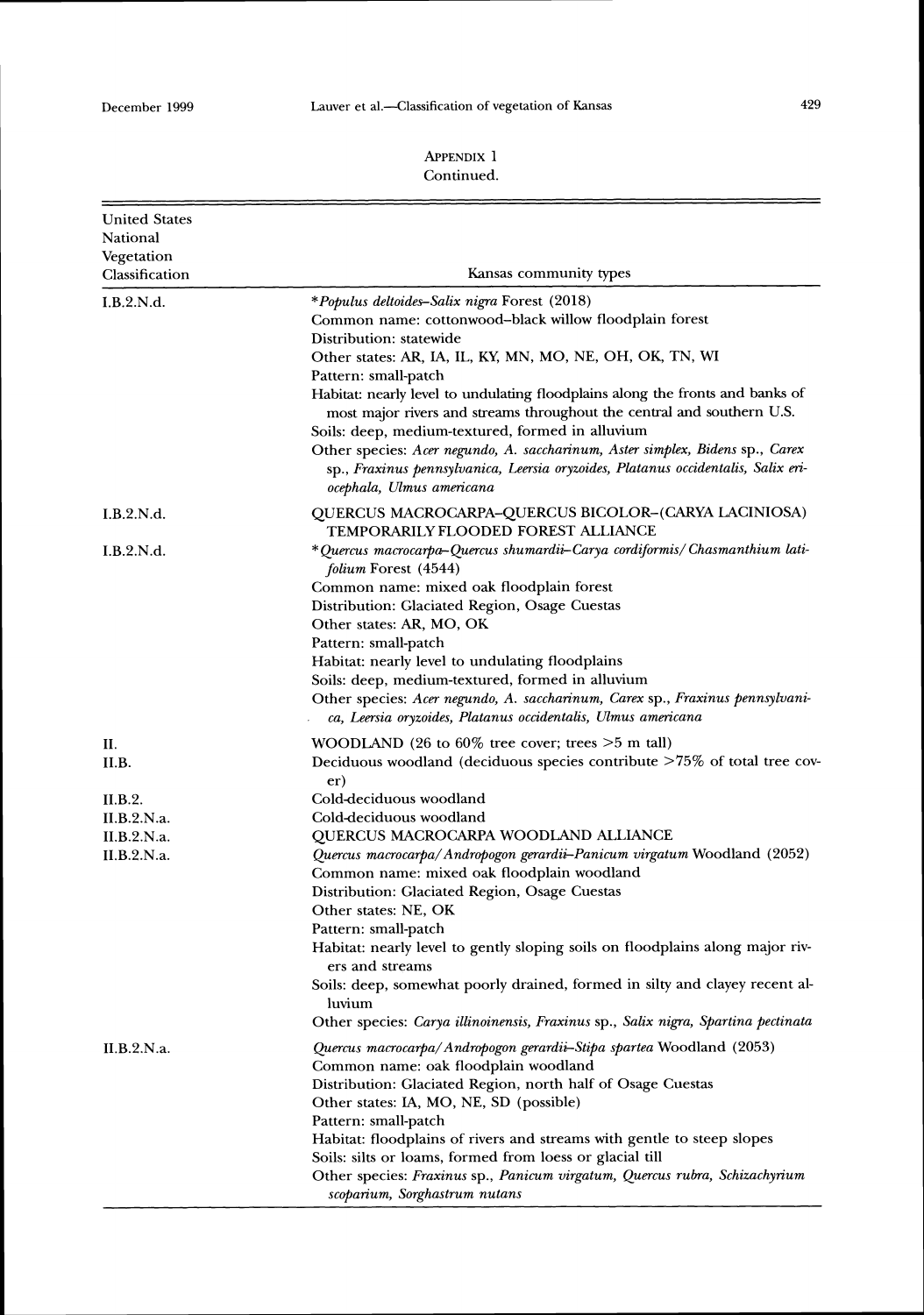# The Southwestern Naturalist

| <b>United States</b><br>National |                                                                                                                                                                           |
|----------------------------------|---------------------------------------------------------------------------------------------------------------------------------------------------------------------------|
| Vegetation                       |                                                                                                                                                                           |
| Classification                   | Kansas community types                                                                                                                                                    |
| II.B.2.N.a.                      | QUERCUS MUEHLENBERGII WOODLAND ALLIANCE                                                                                                                                   |
| II.B.2.N.a.                      | Quercus muehlenbergii–Quercus macrocarpa/Andropogon gerardii Ravine Wood-<br>land (2145)                                                                                  |
|                                  | Common name: mixed oak ravine woodland                                                                                                                                    |
|                                  | Distribution: Flint Hills Uplands, Glaciated Region, Osage Cuestas<br>Other states: NE (possible)                                                                         |
|                                  | Pattern: small-patch                                                                                                                                                      |
|                                  | Habitat: ravines and valleys of rivers and major streams<br>Soils: shallow to moderately deep, silty clay loams and cherty silt loams,<br>formed from shale and limestone |
|                                  | Other species: Cercis canadensis, Panicum virgatum, Schizachyrium scoparium,<br>Ulmus sp.                                                                                 |
| II.B.2.N.a.                      | QUERCUS STELLATA-QUERCUS MARILANDICA WOODLAND ALLI-<br><b>ANCE</b>                                                                                                        |
| II.B.2.N.a.                      | Quercus stellata-Quercus marilandica/Schizachyrium scoparium Woodland<br>(2147)                                                                                           |
|                                  | Common names: post oak-blackjack oak woodland, Cross Timbers wood-<br>land                                                                                                |
|                                  | Distribution: Chautauqua Hills, Osage Cuestas                                                                                                                             |
|                                  | Other states: OK, TX                                                                                                                                                      |
|                                  | Pattern: large-patch                                                                                                                                                      |
|                                  | Habitat: ridgetops and gently sloping to steep hillsides<br>Soils: shallow to moderately deep, sandy and loamy, somewhat poorly                                           |
|                                  | drained to well drained, from sandstone                                                                                                                                   |
|                                  | Other species: Andropogon gerardii, Celtis tenuifolia, Quercus prinoides, Sorghas-<br>trum nutans                                                                         |
| II.B.2.N.b.                      | Temporarily flooded cold-deciduous woodland                                                                                                                               |
| II.B.2.N.b.                      | POPULUS DELTOIDES TEMPORARILY FLOODED WOODLAND ALLI-<br>ANCE                                                                                                              |
| II.B.2.N.b.                      | *Populus deltoides-(Salix amygdaloides)/Salix exigua Woodland (0659)                                                                                                      |
|                                  | Common name: cottonwood—willow floodplain woodland                                                                                                                        |
|                                  | Distribution: Arkansas River Lowlands, High Plains, Red Hills, Smoky Hills,                                                                                               |
|                                  | Wellington-McPherson Lowlands<br>Other states: CO, ND, NE, NM, OK, SD, TX                                                                                                 |
|                                  | Pattern: small-patch                                                                                                                                                      |
|                                  | Habitat: nearly level floodplains along major rivers and streams                                                                                                          |
|                                  | Soils: deep loams, silts, and sands, somewhat poorly drained to well<br>drained, formed in sandy recent alluvium or in calcareous silty or loamy                          |
|                                  | recent alluvium<br>Other species: Amorpha fruticosa, Elymus virginicus, Muhlenbergia sp.                                                                                  |
| II.B.2.N.b.                      | *Populus deltoides–(Salix nigra)/Spartina pectinata–Carex sp. Woodland (2017)                                                                                             |
|                                  | Common name: cottonwood floodplain woodland                                                                                                                               |
|                                  | Distribution: eastern third of Kansas                                                                                                                                     |
|                                  | Other states: MO, NE, SD                                                                                                                                                  |
|                                  | Pattern: small-patch<br>Habitat: floodplains near the lower Missouri River and its tributaries                                                                            |
|                                  |                                                                                                                                                                           |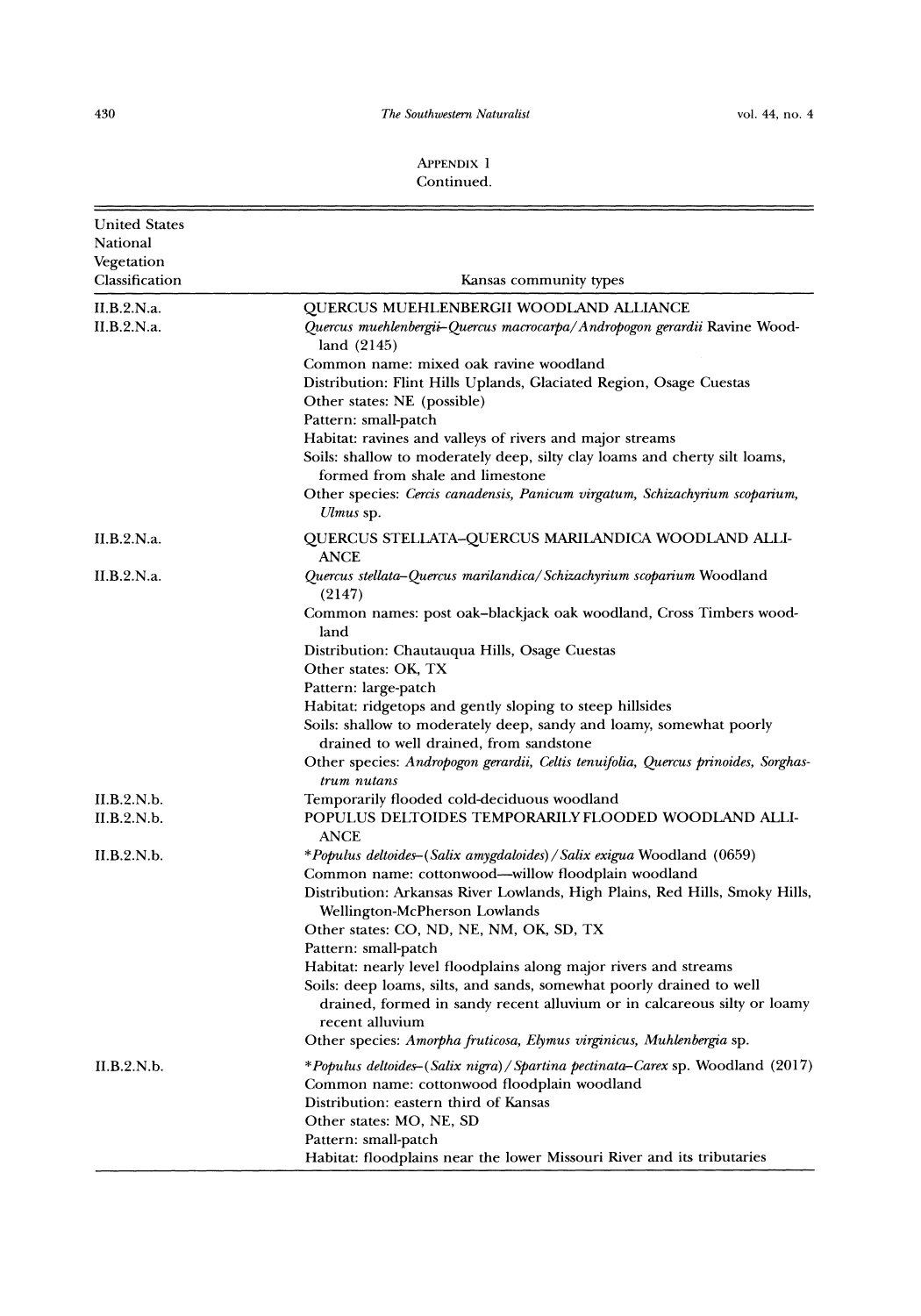#### 431

| <b>United States</b><br>National<br>Vegetation |                                                                                                                                                                                                                                                                                                                                                                                                                                                                                                                                                                                                                                                                       |
|------------------------------------------------|-----------------------------------------------------------------------------------------------------------------------------------------------------------------------------------------------------------------------------------------------------------------------------------------------------------------------------------------------------------------------------------------------------------------------------------------------------------------------------------------------------------------------------------------------------------------------------------------------------------------------------------------------------------------------|
| Classification                                 | Kansas community types                                                                                                                                                                                                                                                                                                                                                                                                                                                                                                                                                                                                                                                |
|                                                | Soils: deep sandy loam to sand, somewhat poorly drained, formed from al-<br>luvium                                                                                                                                                                                                                                                                                                                                                                                                                                                                                                                                                                                    |
|                                                | Other species: Acer negundo, Andropogon gerardii, Fraxinus pennsylvanica, Pan-<br>icum virgatum, Quercus macrocarpa                                                                                                                                                                                                                                                                                                                                                                                                                                                                                                                                                   |
| II.B.2.N.b.                                    | *Populus deltoides/Panicum virgatum–Schizachyrium scoparium Woodland<br>(1454)                                                                                                                                                                                                                                                                                                                                                                                                                                                                                                                                                                                        |
|                                                | Common name: cottonwood–switchgrass floodplain woodland<br>Distribution: High Plains<br>Other states: CO, NE, OK, SD, TX<br>Pattern: small-patch<br>Habitat: swales and depressions along streams<br>Soils: poorly drained sands and clays<br>Other species: Chrysothamnus nauseosus, Pascopyrum smithii                                                                                                                                                                                                                                                                                                                                                              |
| Ш.                                             | SHRUBLAND (shrubs or trees 0.5 to 5 m tall forming $>25\%$ canopy cov-                                                                                                                                                                                                                                                                                                                                                                                                                                                                                                                                                                                                |
| III.A.                                         | er)<br>Evergreen shrubland (evergreen species contribute $>75\%$ of total shrub<br>and/or tree cover)                                                                                                                                                                                                                                                                                                                                                                                                                                                                                                                                                                 |
| III.A.4.                                       | Microphyllous evergreen shrubland                                                                                                                                                                                                                                                                                                                                                                                                                                                                                                                                                                                                                                     |
| <b>III.A.4.N.a.</b>                            | Microphyllous evergreen shrubland                                                                                                                                                                                                                                                                                                                                                                                                                                                                                                                                                                                                                                     |
| <b>III.A.4.N.a.</b>                            | ARTEMISIA FILIFOLIA SHRUBLAND ALLIANCE                                                                                                                                                                                                                                                                                                                                                                                                                                                                                                                                                                                                                                |
| <b>III.A.4.N.a.</b>                            | Artemisia filifolia/Andropogon hallii Shrubland (1459)<br>Common name: sandsage-sand bluestem shrubland<br>Distribution: Arkansas River Lowlands, High Plains, Red Hills, Smoky Hills<br>Other states: CO, NE, NM, OK, TX, WY<br>Pattern: matrix<br>Habitat: gentle to moderately sloping loamy soils and rolling to hummocky<br>sandy soils on uplands<br>Soils: deep, well drained to excessively drained, formed in loamy or sandy<br>eolian sediments<br>Other species: Asclepias arenaria, Calamovilfa gigantea, Cyperus schweinitzii, Er-<br>agrostis secundiflora, Eriogonum annuum, Paspalum setaceum, Prionopsis ciliata                                     |
| III.A.4.N.a.                                   | Artemisia filifolia/ Schizachyrium scoparium-Andropogon hallii Shrubland (2178)<br>Common name: sandsage-little bluestem shrubland<br>Distribution: Arkansas River Lowlands, High Plains, Red Hills, Smoky Hills<br>(primarily located in the southern half of these regions)<br>Other states: OK, TX<br>Pattern: large-patch<br>Habitat: sandy, rolling hills<br>Soils: loamy fine sand to sandy soils, excessively drained, formed in loamy<br>or sandy eolian sediments<br>Other species: Bouteloua curtipendula, Calamovilfa gigantea, Cyperus schweinit-<br>zii, Eriogonum annuum, Helianthus petiolaris, Paspalum setaceum, Prionopsis<br>ciliata, Yucca glauca |
| <b>III.A.4.N.a.</b>                            | Artemisia filifolia/Bouteloua (curtipendula, gracilis) Shrubland (2176)<br>Common name: sandsage-grama shrubland<br>Distribution: Arkansas River Lowlands, High Plains, Red Hills, Smoky Hills<br>(primarily located in the southern half of these regions)<br>Other states: OK, TX                                                                                                                                                                                                                                                                                                                                                                                   |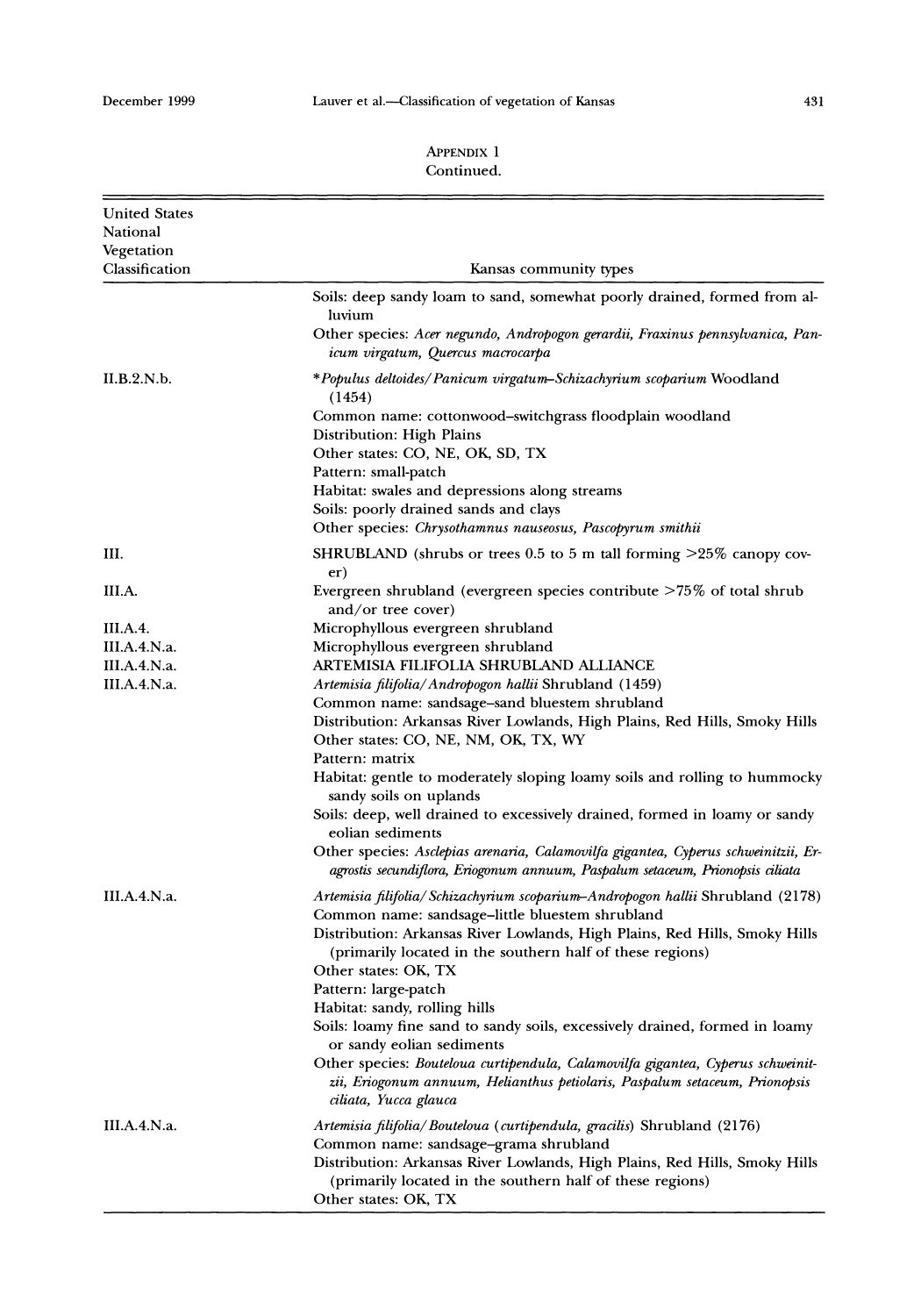#### **APPEXDIX**1 Continued.

| <b>United States</b><br>National<br>Vegetation<br>Classification | Kansas community types                                                                                                                                                                                                                                                                                                                                                                                                                                                                                                                                                                             |
|------------------------------------------------------------------|----------------------------------------------------------------------------------------------------------------------------------------------------------------------------------------------------------------------------------------------------------------------------------------------------------------------------------------------------------------------------------------------------------------------------------------------------------------------------------------------------------------------------------------------------------------------------------------------------|
|                                                                  | Pattern: large-patch<br>Habitat: sandy, rolling hills<br>Soils: loamy fine sand to sandy soils, excessively drained, formed in loamy<br>or sandy eolian sediments<br>Other species: Andropogon hallii, Cyperus schweinitzii, Eriogonum annuum, He-<br>lianthus petiolaris, Paspalum setaceum, Prionopsis ciliata, Schizachyrium scopar-<br>ium                                                                                                                                                                                                                                                     |
| III.A.5.<br>III.A.5.N.b.<br>III.A.5.N.b.<br><b>III.A.5.N.b.</b>  | Extremely xeromorphic evergreen shrubland<br>Facultatively deciduous extremely xeromorphic subdesert shrubland<br>ATRIPLEX CANESCENS SHRUBLAND ALLIANCE<br>Atriplex canescens/Bouteloua gracilis Shrubland (1283)<br>Common name: saltbush-grama shrubland<br>Distribution: High Plains<br>Other states: AZ, CO, NM, TX<br>Pattern: small-patch<br>Habitat: dry barren flats, slopes, and bluffs<br>Soils: shallow, rocky, alkaline<br>Other species: Bouteloua curtipendula, B. hirsuta, Rhus aromatica, Toxicoden-<br>dron rydbergii, Yucca glauca                                               |
| III.B.                                                           | Deciduous shrubland (deciduous species contribute >75% of total shrub                                                                                                                                                                                                                                                                                                                                                                                                                                                                                                                              |
| III.B.2.<br>III.B.2.N.d.<br>III.B.2.N.d.<br>III.B.2.N.d.         | and/or tree cover)<br>Cold-deciduous shrubland<br>Temporarily flooded cold-deciduous shrubland<br>SALIX EXIGUA TEMPORARILY FLOODED SHRUBLAND ALLIANCE<br>*Salix exigua/Mesic Graminoids Shrubland (1203)<br>Common name: willow-grass shrubland<br>Distribution: High Plains, Red Hills, Smoky Hills<br>Other states: CO, NE, OK, UT, WY<br>Pattern: small-patch<br>Habitat: sandbars, islands, and shorelines of streams and rivers<br>Soils: poorly developed, composed of sand, clay, silt, or gravel, formed in<br>alluvium<br>Other species: Andropogon gerardii, Eleocharis sp., Scirpus sp. |
| <b>III.B.2.N.f.</b><br>III.B.2.N.f.                              | Semipermanently flooded cold-deciduous shrubland<br><b>CEPHALANTHUS OCCIDENTALIS SEMIPERMANENTLY FLOODED</b>                                                                                                                                                                                                                                                                                                                                                                                                                                                                                       |
| III.B.2.N.f.                                                     | SHRUBLAND ALLIANCE<br>*Cephalanthus occidentalis/Carex sp. Southern Shrubland (2191)<br>Common name: buttonbush swamp<br>Distribution: Cherokee Lowlands, Osage Cuestas<br>Other states: AR, IL, IN, KY, MO, OK, SC, TN, TX<br>Pattern: small-patch<br>Habitat: inundated depressions, oxbow ponds, and sloughs of stream and<br>river floodplains<br>Soils: deep, very poorly drained soils of peat or muck, formed in alluvium<br>Other species: Eleocharis sp., Leersia sp., Salix amygdaloides, S. nigra, Scirpus sp.                                                                          |
| V.                                                               | HERBACEOUS (graminoids and/or forbs form >25% cover; woody cover<br>$<$ 25%)                                                                                                                                                                                                                                                                                                                                                                                                                                                                                                                       |
| V.A.<br>V.A.5.                                                   | Perennial vegetation graminoid<br>Temperate or subpolar grassland                                                                                                                                                                                                                                                                                                                                                                                                                                                                                                                                  |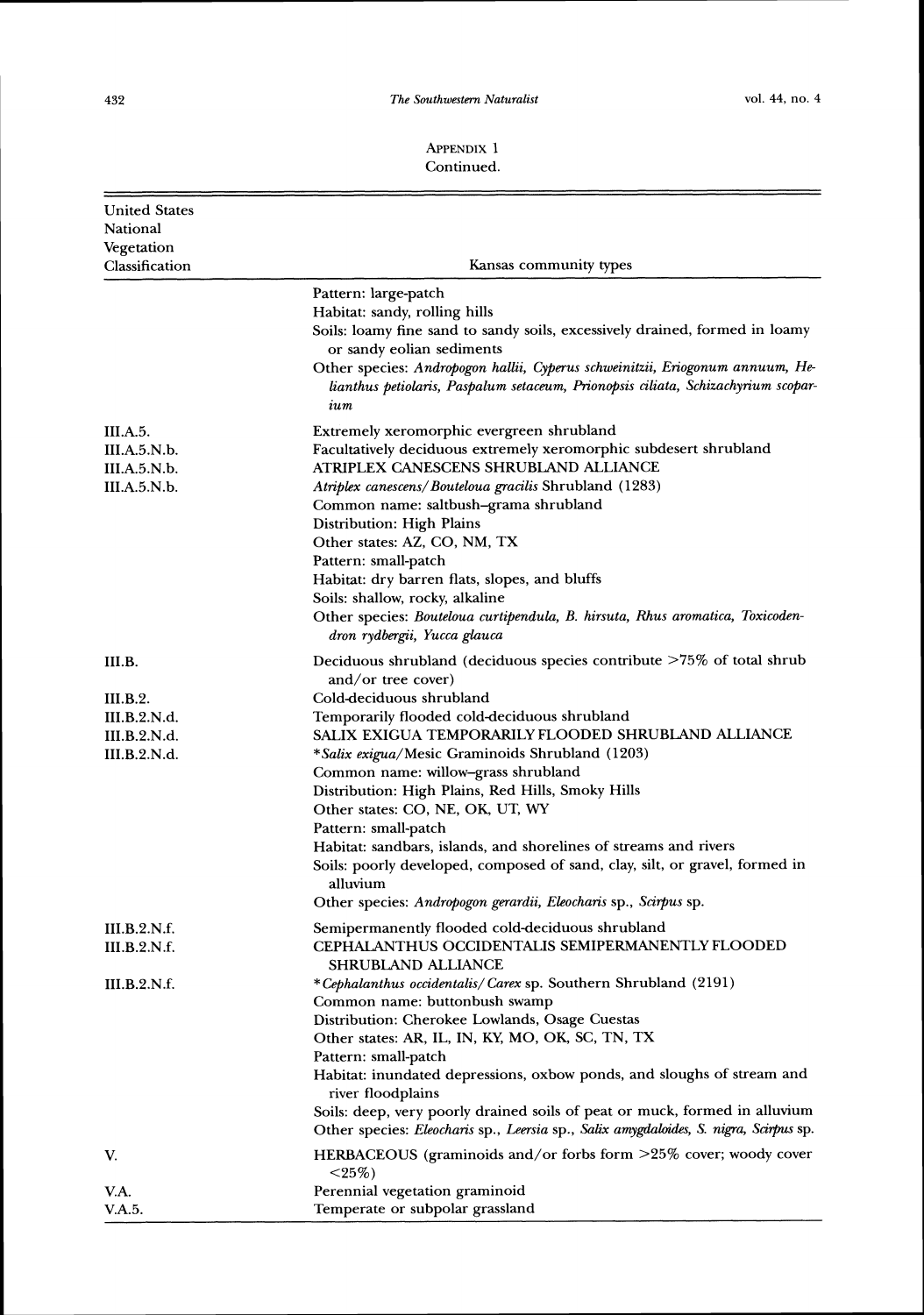# 433

| <b>United States</b><br>National |                                                                                                                                                                                                                                                                                                                     |
|----------------------------------|---------------------------------------------------------------------------------------------------------------------------------------------------------------------------------------------------------------------------------------------------------------------------------------------------------------------|
| Vegetation<br>Classification     | Kansas community types                                                                                                                                                                                                                                                                                              |
| V.A.5.N.a.<br>V.A.5.N.a.         | Tall sod temperate grassland (includes mixed sod and bunch graminoids)<br>ANDROPOGON GERARDII-(SORGHASTRUM NUTANS) HERBACEOUS                                                                                                                                                                                       |
| V.A.5.N.a.                       | ALLIANCE<br>Andropogon gerardii-Panicum virgatum-Schizachyrium scoparium Dakota Sand-<br>stone Herbaceous Vegetation (5231)                                                                                                                                                                                         |
|                                  | Common name: Dakota Hills tallgrass prairie<br>Distribution: Smoky Hills                                                                                                                                                                                                                                            |
|                                  | Other states: NE                                                                                                                                                                                                                                                                                                    |
|                                  | Pattern: large-patch<br>Habitat: moderately sloping to steep side slopes and ridgetops on uplands;<br>hills and mounds with numerous sandstone outcrops are common<br>Soils: shallow, somewhat excessively drained to moderately deep, well<br>drained loamy soils, formed in material weathered from sandstone and |
|                                  | sandy shale                                                                                                                                                                                                                                                                                                         |
|                                  | Other species: Bouteloua curtipendula, Clematis fremontii, Schizachyrium scopar-<br>ium, Sorghastrum nutans, Tradescantia occidentalis, T. tharpii<br>Comments: In Kansas, this type is limited to soils underlain by the Dakota                                                                                    |
|                                  | (sandstone) Formation in the north-central part of the state.                                                                                                                                                                                                                                                       |
| V.A.5.N.a.                       | Andropogon gerardii-Sorghastrum nutans-Schizachyrium scoparium Flint Hills<br>Herbaceous Vegetation (2201)                                                                                                                                                                                                          |
|                                  | Common name: Flint Hills tallgrass prairie<br>Distribution: Flint Hills Uplands                                                                                                                                                                                                                                     |
|                                  | Other states: OK                                                                                                                                                                                                                                                                                                    |
|                                  | Pattern: matrix<br>Habitat: nearly level to steep slopes on uplands                                                                                                                                                                                                                                                 |
|                                  | Soils: shallow to deep, somewhat poorly to somewhat excessively drained,<br>loams, clays, and silts, formed in shale or limestone, or interbedded<br>limestone and clayey shale                                                                                                                                     |
|                                  | Other species: Amorpha canescens, Aster ericoides, Bouteloua curtipendula, Pani-<br>cum virgatum, Psoralidium tenuiflorum, Sporobolus asper                                                                                                                                                                         |
| V.A.5.N.a.                       | Andropogon gerardii-Sorghastrum nutans-(Sporobolus heterolepis)-Liatris sp.-Ra-<br><i>tibida pinnata</i> Herbaceous Vegetation (2203)                                                                                                                                                                               |
|                                  | Common names: glaciated tallgrass prairie, northeastern (KS) tallgrass<br>prairie                                                                                                                                                                                                                                   |
|                                  | Distribution: Glaciated Region<br>Other states: IA, IL, IN, MI, MN, MO, NE, OH, WI<br>Pattern: matrix                                                                                                                                                                                                               |
|                                  | Habitat: nearly level to steep slopes on uplands                                                                                                                                                                                                                                                                    |
|                                  | Soils: deep, somewhat poorly drained to well drained, silty and loamy soils<br>from loess, glacial till, or clayey colluvium                                                                                                                                                                                        |
|                                  | Other species: Amorpha canescens, Dalea candida, D. purpurea, Salix humilis                                                                                                                                                                                                                                         |
| V.A.5.N.a.                       | Andropogon gerardii-Sorghastrum nutans Unglaciated Herbaceous Vegetation<br>(2204)                                                                                                                                                                                                                                  |
|                                  | Common names: unglaciated tallgrass prairie, southeastern (KS) tallgrass<br>prairie                                                                                                                                                                                                                                 |
|                                  | Distribution: Chautauqua Hills, Cherokee Lowlands, Osage Cuestas, Smoky<br>Hills (eastern quarter), Wellington-McPherson Lowlands                                                                                                                                                                                   |
|                                  | Other states: AR, MO, OK<br>Pattern: matrix                                                                                                                                                                                                                                                                         |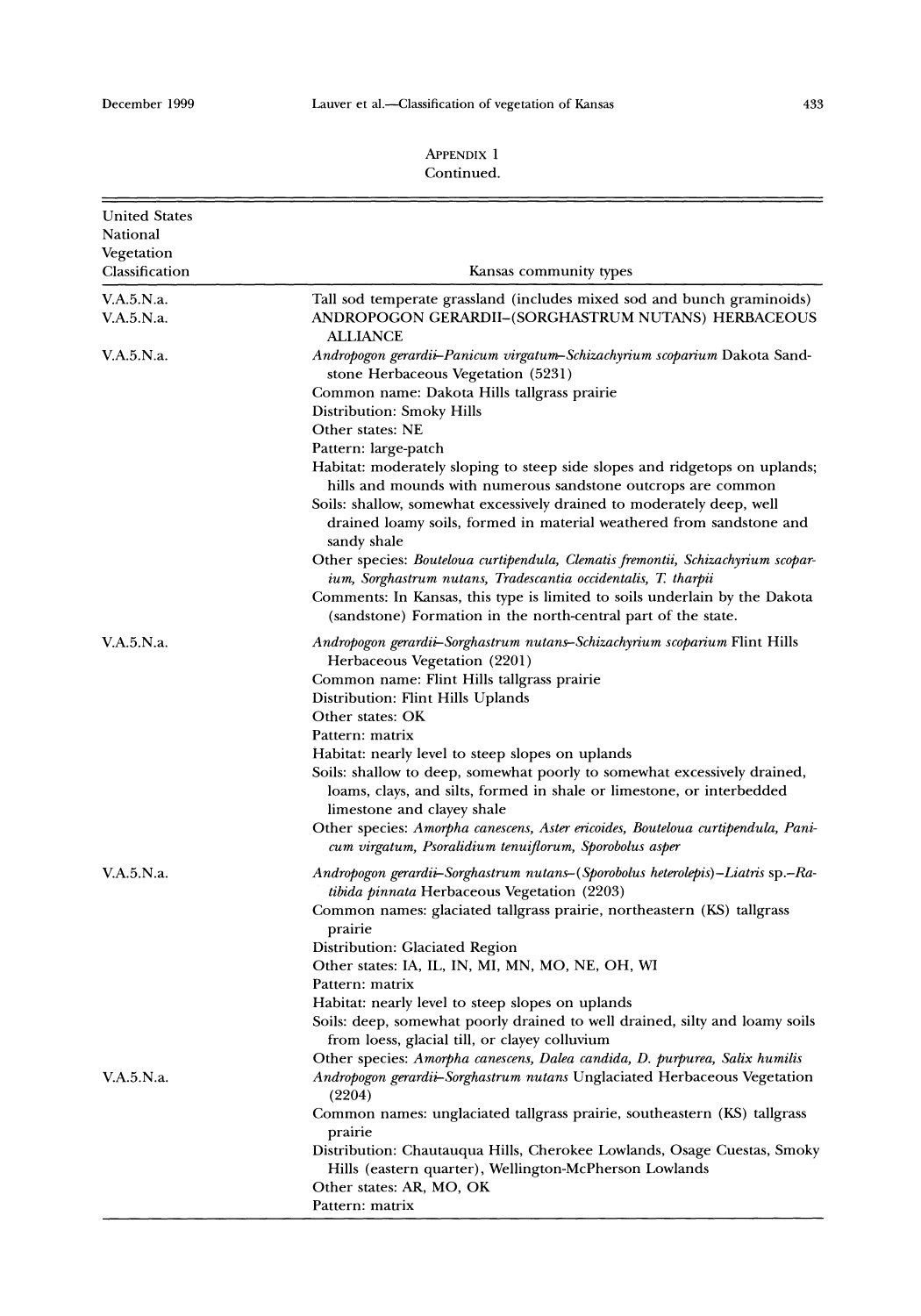$\equiv$ 

#### APPENDIX 1 Continued.

| <b>United States</b><br>National<br>Vegetation |                                                                                                                                                                                                                                                                                                                                                                                  |
|------------------------------------------------|----------------------------------------------------------------------------------------------------------------------------------------------------------------------------------------------------------------------------------------------------------------------------------------------------------------------------------------------------------------------------------|
| Classification                                 | Kansas community types                                                                                                                                                                                                                                                                                                                                                           |
|                                                | Habitat: nearly level to moderately steep slopes on uplands<br>Soils: moderately deep to deep, somewhat poorly drained to well drained<br>silts and loams, formed in clayey, old alluvium or from shale, limestone,<br>or sandstone<br>Other species: Amorpha canescens, Dalea candida, D. purpurea, Psoralidium ten-<br>uiflorum, Schizachyrium scoparium, Scleria triglomerata |
| V.A.5.N.a.                                     | Andropogon gerardii-Sorghastrum nutans-Stipa spartea Loess Hills Herbaceous                                                                                                                                                                                                                                                                                                      |
|                                                | Vegetation (2025)                                                                                                                                                                                                                                                                                                                                                                |
|                                                | Common names: loess hills tallgrass prairie, hill prairie<br>Distribution: Glaciated Region (primarily in the eastern third of this re-<br>gion)                                                                                                                                                                                                                                 |
|                                                | Other states: IA, MO, NE, SD                                                                                                                                                                                                                                                                                                                                                     |
|                                                | Pattern: small-patch                                                                                                                                                                                                                                                                                                                                                             |
|                                                | Habitat: bluff tops along larger streams or rivers and moderately steep to<br>very steep exposed slopes, typically with S- or W-facing aspects, of dissect-<br>ed hills or plains                                                                                                                                                                                                |
|                                                | Soils: deep, well drained silty loams, formed in loess or glacial till<br>Other species: Amorpha canescens, Bouteloua curtipendula, Dalea candida, Pso-<br>ralidium tenuiflorum, Schizachyrium scoparium                                                                                                                                                                         |
|                                                | Comments: In Kansas, this type is limited to the loess hills along the bluffs<br>of the Missouri and Kansas rivers and the glacial drift/till hills in the<br>northeast.                                                                                                                                                                                                         |
| V.A.5.N.a.                                     | Andropogon gerardii-Sorghastrum nutans Western Great Plains Herbaceous<br>Vegetation (1464)                                                                                                                                                                                                                                                                                      |
|                                                | Common names: western tallgrass prairie, subirrigated tallgrass prairie                                                                                                                                                                                                                                                                                                          |
|                                                | Distribution: High Plains                                                                                                                                                                                                                                                                                                                                                        |
|                                                | Other states: CO, OK                                                                                                                                                                                                                                                                                                                                                             |
|                                                | Pattern: small-patch                                                                                                                                                                                                                                                                                                                                                             |
|                                                | Habitat: valley bottoms and terraces along larger streams or rivers<br>Soils: deep, somewhat poorly drained loam to sandy loam, formed in<br>loamy and sandy alluvium                                                                                                                                                                                                            |
|                                                | Other species: Desmanthus illinoensis, Glycyrrhiza lepidota, Panicum virgatum,<br>Pascopyrum smithii, Schoenoplectus pungens, Sporobolus cryptandrus                                                                                                                                                                                                                             |
| V.A.5.N.a.                                     | ANDROPOGON HALLII HERBACEOUS ALLIANCE                                                                                                                                                                                                                                                                                                                                            |
| V.A.5.N.a.                                     | Andropogon hallii-Calamovilfa longifolia Herbaceous Vegetation (1467)<br>Common name: sand prairie                                                                                                                                                                                                                                                                               |
|                                                | Distribution: Arkansas River Lowlands, Red Hills, Smoky Hills, Wellington-<br>McPherson Lowlands                                                                                                                                                                                                                                                                                 |
|                                                | Other states: MT, ND, NE, SD                                                                                                                                                                                                                                                                                                                                                     |
|                                                | Pattern: matrix                                                                                                                                                                                                                                                                                                                                                                  |
|                                                | Habitat: undulating to hummocky sandy soils; nearly level to moderately-<br>sloping loamy soils                                                                                                                                                                                                                                                                                  |
|                                                | Soils: deep, well drained to excessively drained, sand, loamy sand and<br>sandy loams formed in sandy eolian sediments or in loamy alluvium                                                                                                                                                                                                                                      |
|                                                | Other species: Calamovilfa gigantea (southern part of range), Helianthus pe-<br>tiolaris, Monarda punctata, Oenothera rhombipetala, Panicum virgatum, Pru-<br>nus angustifolia, Schizachyrium scoparium                                                                                                                                                                          |
| V.A.5.N.a.                                     | SCHIZACHYRIUM SCOPARIUM-SORGHASTRUM NUTANS HERBA-<br><b>CEOUS ALLIANCE</b>                                                                                                                                                                                                                                                                                                       |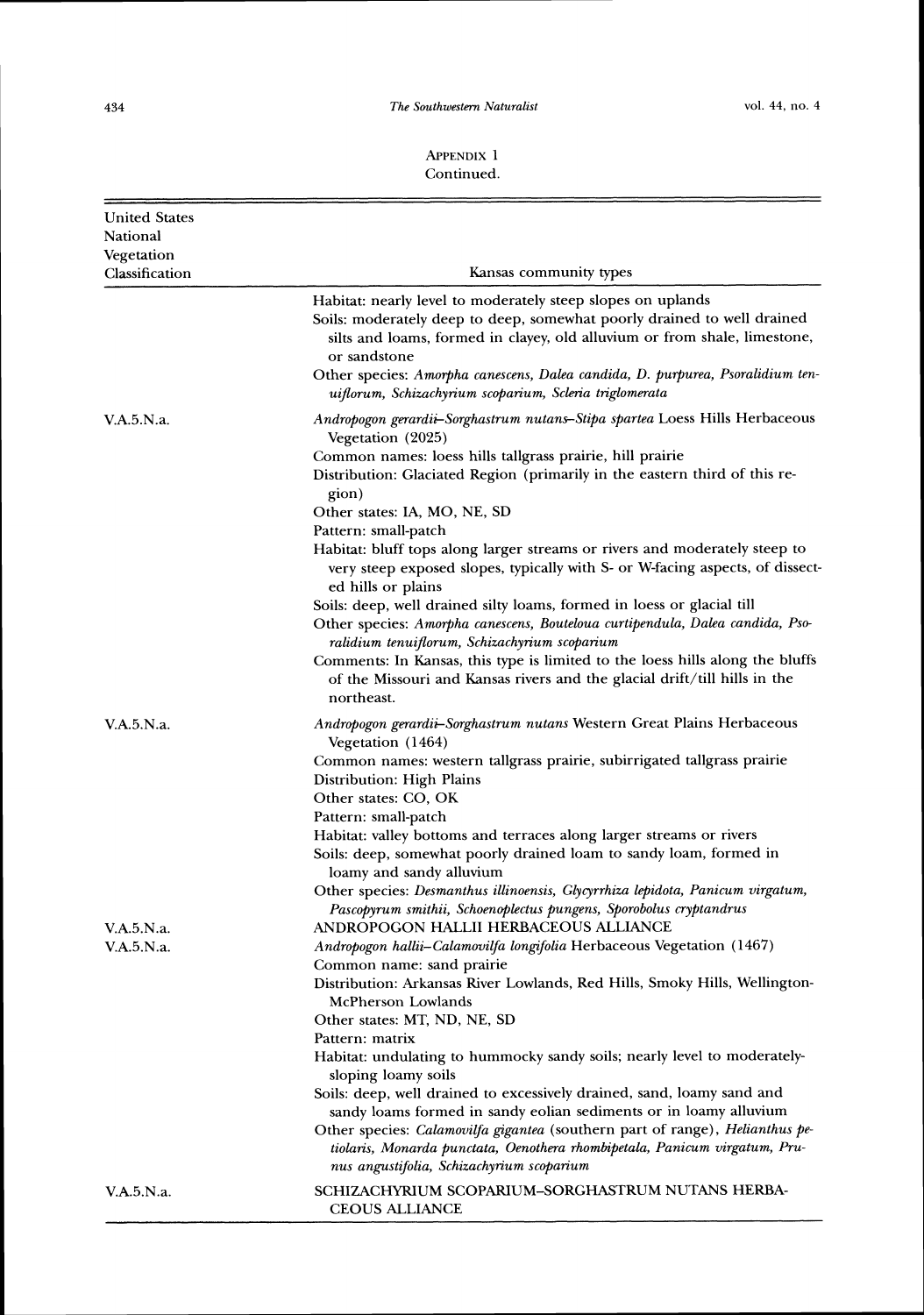#### **APPENDIX**  1 Continued.

| <b>United States</b><br>National<br>Vegetation<br>Classification | Kansas community types                                                                                                                                                                                                                                                                                                                                                                                                                                                                                                                                                                             |
|------------------------------------------------------------------|----------------------------------------------------------------------------------------------------------------------------------------------------------------------------------------------------------------------------------------------------------------------------------------------------------------------------------------------------------------------------------------------------------------------------------------------------------------------------------------------------------------------------------------------------------------------------------------------------|
| V.A.5.N.a.                                                       | Schizachyrium scoparium-Sorghastrum nutans-Andropogon ternarius-Coreopsis<br>grandiflora Sandstone-Shale Herbaceous Vegetation (2212)<br>Common name: sandstone prairie<br>Distribution: Chautauqua Hills, Osage Cuestas<br>Other states: MO<br>Pattern: small-patch<br>Habitat: level to nearly level plains and terraces on uplands<br>Soils: impermeable to semi-permeable clay and loamy soils, from shale or<br>sandstone<br>Other species: Bouteloua curtipendula, Liatris pycnostachya, Panicum virgatum,<br>Sabatia campestris, Viola sagittata                                            |
| V.A.5.N.c.                                                       | Medium-tall sod temperate or subpolar grassland (includes mixed sod and<br>bunch graminoids)                                                                                                                                                                                                                                                                                                                                                                                                                                                                                                       |
| V.A.5.N.c.<br>V.A.5.N.c.                                         | PASCOPYRUM (AGROPYRON) SMITHII HERBACEOUS ALLIANCE<br>Pascopyrum smithii-Bouteloua gracilis Herbaceous Vegetation (1578)<br>Common name: wheatgrass-grama prairie<br>Distribution: High Plains<br>Other states: CO, NM                                                                                                                                                                                                                                                                                                                                                                             |
|                                                                  | Pattern: small-patch<br>Habitat: nearly level ground or shallow depressions on uplands<br>Soils: silty clay loam with an impermeable or slowly permeable clay pan<br>subsoil layer                                                                                                                                                                                                                                                                                                                                                                                                                 |
| V.A.5.N.c.                                                       | Other species: Bouteloua curtipendula, Buchloë dactyloides, Ratibida columnifera<br>SCHIZACHYRIUM SCOPARIUM–BOUTELOUA CURTIPENDULA HER-<br><b>BACEOUS ALLIANCE</b>                                                                                                                                                                                                                                                                                                                                                                                                                                 |
| V.A.5.N.c.                                                       | Schizachyrium scoparium-Bouteloua curtipendula-Bouteloua gracilis Central<br>Plains Herbaceous Vegetation (2246)<br>Common name: mixed prairie<br>Distribution: High Plains, Smoky Hills<br>Other states: OK<br>Pattern: matrix<br>Habitat: level to moderately sloping uplands and steep ravine slopes<br>Soils: shallow to moderately deep, well drained loam, clay loam, silty loam,<br>or silt formed from limestone<br>Other species: Ambrosia psilostachya, Andropogon gerardii, Astragalus crassicar-<br>pus var. crassicarpus, Bouteloua hirsuta, Buchloë dactyloides, Calylophus serrula- |
| V.A.5.N.c.                                                       | tus, Dalea enneandra, Liatris punctata, Sorghastrum nutans<br>Schizachyrium scoparium-Bouteloua curtipendula Chalkflat Herbaceous Vegeta-                                                                                                                                                                                                                                                                                                                                                                                                                                                          |
|                                                                  | tion (2247)<br>Common name: chalkflat mixed prairie<br>Distribution: Smoky Hills (restricted to the valleys of Hackberry Creek and<br>the Smoky Hill River)<br>Pattern: large-patch<br>Habitat: nearly level to gently sloping terraces below chalk or limestone<br>outcrops<br>Soils: strongly calcareous silt or loam, moderately deep to deep, well<br>drained, formed from chalky shale and soft limestone                                                                                                                                                                                     |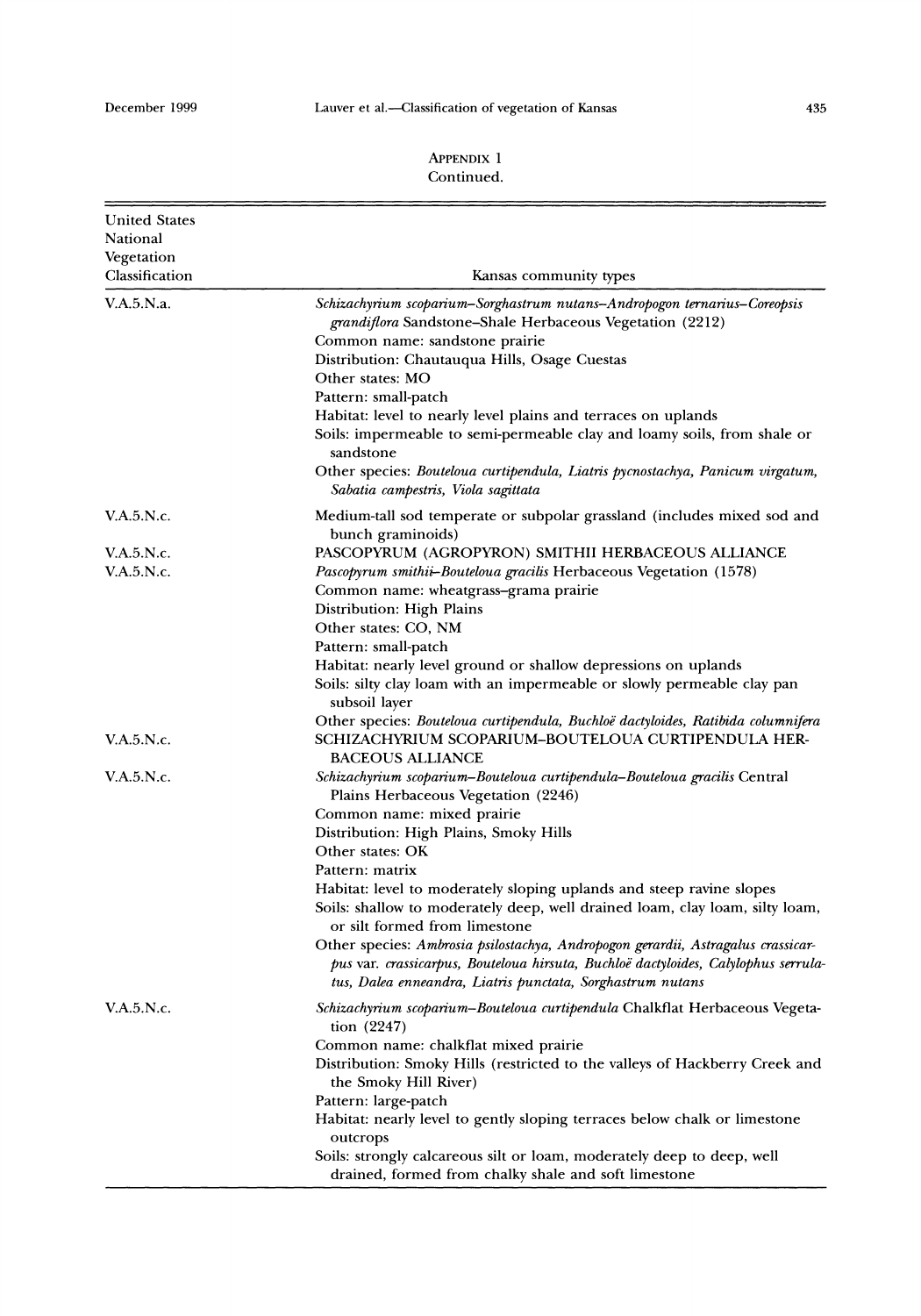$The$  Southwestern Naturalist

| <b>United States</b>         |                                                                                                                                                                                                                                         |
|------------------------------|-----------------------------------------------------------------------------------------------------------------------------------------------------------------------------------------------------------------------------------------|
| National                     |                                                                                                                                                                                                                                         |
| Vegetation<br>Classification | Kansas community types                                                                                                                                                                                                                  |
|                              | Other species: Andropogon gerardii, Bouteloua gracilis, B. hirsuta, Buchloë dacty-<br>loides, Distichlis spicata, Eriogonum effusum, Gutierrezia sarothrae, Oenothera<br>macrocarpa, Stanleya pinnata                                   |
| V.A.5.N.c.                   | Schizachyrium scoparium-Bouteloua curtipendula Red Hills Herbaceous Vegeta-<br>tion (2248)                                                                                                                                              |
|                              | Common name: Red Hills mixed prairie<br>Distribution: Red Hills<br>Other states: OK                                                                                                                                                     |
|                              | Pattern: large-patch<br>Habitat: gently sloping to strongly dissected steep hills and escarpments on<br>uplands                                                                                                                         |
|                              | Soils: shallow to deep, well drained, silty, loamy and clayey soils formed<br>from red silty shale, red silty sandstone, red sandstone, or clayey shale                                                                                 |
|                              | Other species: Andropogon gerardii, Aster ericoides, Bouteloua gracilis, B. hirsuta,<br>Callirhoe involucrata, Gutierrezia sarothrae, Sporobolus cryptandrus<br>Comments: Woody vegetation is scattered across the landscape, including |
|                              | Juniperus virginiana and groves of small deciduous trees and shrubs (Cel-<br>tis occidentalis, Prunus angustifolia, Rhus glabra, Sapindus saponaria, Sym-<br><i>phoricarpos occidentalis</i> ) on north-facing slopes and in valleys.   |
| V.A.5.N.c.                   | Schizachyrium scoparium–Bouteloua curtipendula Loess Mixedgrass Herbaceous<br>Vegetation (2036)                                                                                                                                         |
|                              | Common name: loess mixed prairie                                                                                                                                                                                                        |
|                              | Distribution: High Plains (primarily in the northern third of this region)                                                                                                                                                              |
|                              | Other states: CO, ND, NE, SD                                                                                                                                                                                                            |
|                              | Pattern: large-patch                                                                                                                                                                                                                    |
|                              | Habitat: loess deposits on level to steep uplands                                                                                                                                                                                       |
|                              | Soils: deep loam or silt loam formed in loess material                                                                                                                                                                                  |
|                              | Other species: Andropogon gerardii, Artemisia dracunculus, Asclepias pumila,<br>Bouteloua gracilis, Lygodesmia juncea, Panicum virgatum, Pascopyrum smithii,<br>Ratibida columnifera, Solidago missouriensis                            |
| <b>V.A.5.N.c.</b>            | Schizachyrium scoparium–Bouteloua curtipendula–Agrostis hyemalis–Eleocharis sp.<br>Hardpan Herbaceous Vegetation (2249)                                                                                                                 |
|                              | Common name: hardpan prairie                                                                                                                                                                                                            |
|                              | Distribution: Cherokee Lowlands, Osage Cuestas                                                                                                                                                                                          |
|                              | Other states: MO                                                                                                                                                                                                                        |
|                              | Pattern: small-patch<br>Habitat: level to gently sloping ground on upland plains, ridges, and ter-<br>races                                                                                                                             |
|                              | Soils: silty loam, with an impermeable or slowly permeable silty clay subsoil<br>layer                                                                                                                                                  |
|                              | Other species: Andropogon gerardii, Camassia scilloides, Carex sp., Cicuta macu-<br>lata, Desmanthus illinoensis, Panicum virgatum, Polygala verticillata, Sporobo-<br>lus vaginiflorus                                                 |
| V.A.5.N.c.                   | STIPA COMATA–BOUTELOUA GRACILIS HERBACEOUS ALLIANCE                                                                                                                                                                                     |
| V.A.5.N.c.                   | Stipa comata–Bouteloua gracilis–[Carex filifolia] Herbaceous Vegetation (2037)<br>Common name: northern mixed prairie                                                                                                                   |
|                              | Distribution: High Plains, Smoky Hills (northern half of these regions)<br>Other states: CO, MT, ND, NE, SD, WY                                                                                                                         |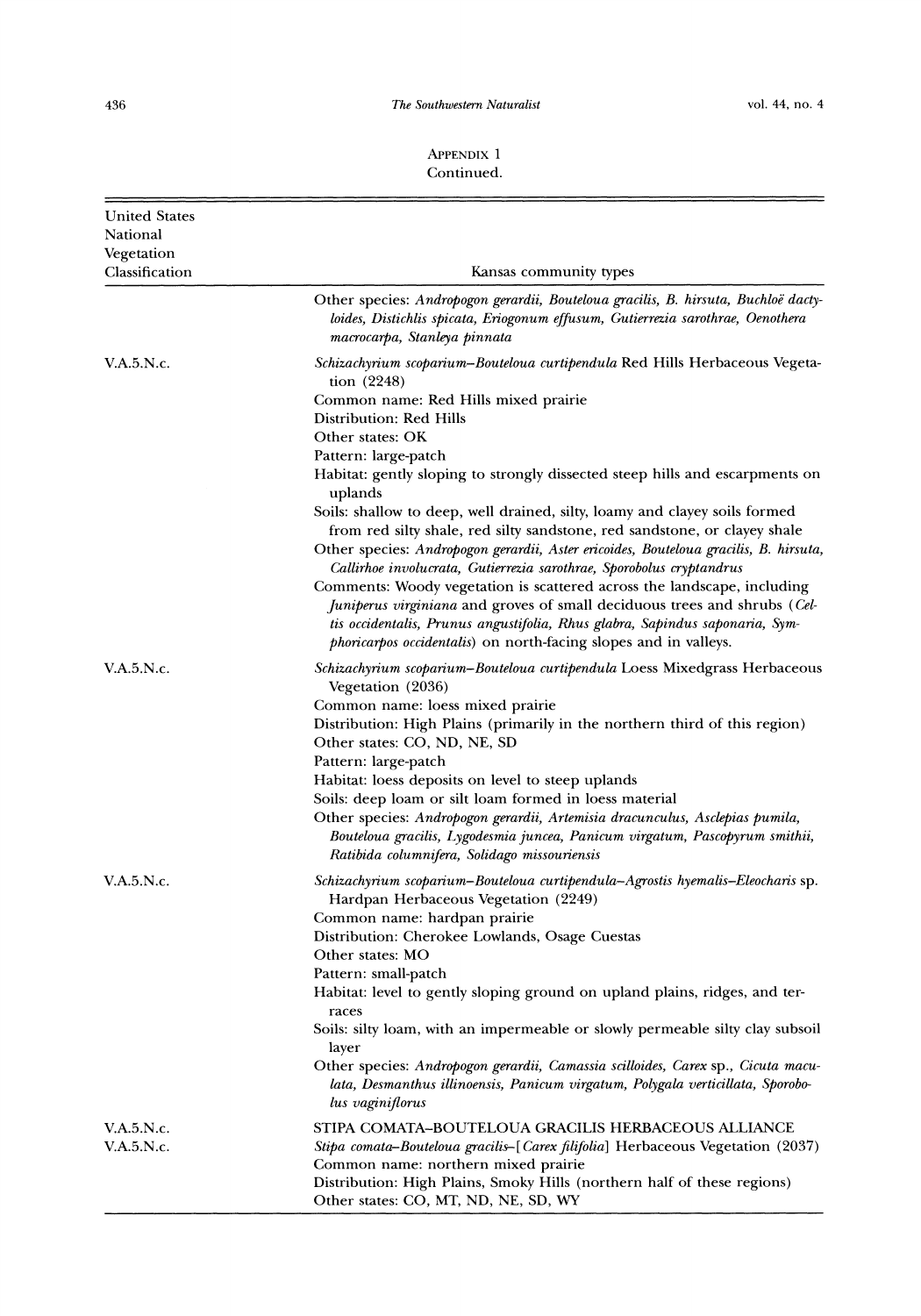Ė

# 437

| <b>United States</b><br>National<br>Vegetation<br>Classification | Kansas community types                                                                                                                                                                                                                                                                                                                                                                                                                                                                                                                                                                            |
|------------------------------------------------------------------|---------------------------------------------------------------------------------------------------------------------------------------------------------------------------------------------------------------------------------------------------------------------------------------------------------------------------------------------------------------------------------------------------------------------------------------------------------------------------------------------------------------------------------------------------------------------------------------------------|
|                                                                  | Pattern: large-patch<br>Habitat: rolling hills and plains<br>Soils: deep loess, well drained<br>Other species: Buchloë dactyloides, Pascopyrum smithii, Psoralea argophylla, Rati-<br>bida columnifera, Yucca glauca                                                                                                                                                                                                                                                                                                                                                                              |
| V.A.5.N.d.<br>V.A.5.N.d.<br>V.A.5.N.d.                           | Medium-tall bunch temperate or subpolar grassland<br>SPOROBOLUS AIROIDES HERBACEOUS ALLIANCE<br>Sporobolus airoides Herbaceous Vegetation (1685)<br>Common name: alkali sacaton lowland prairie<br>Distribution: High Plains, Smoky Hills (restricted to salty flats)<br>Other states: CO, MT, NM, TX<br>Pattern: small-patch<br>Habitat: nearly level bottomland and terraces<br>Soils: shallow, moderately-well to poorly drained silty clays, formed in allu-<br>vium<br>Other species: Aster subulatus, Buchloë dactyloides, Distichlis spicata, Hordeum<br>jubatum, Pascopyrum smithii       |
| V.A.5.N.e.<br>V.A.5.N.e.<br><b>V.A.5.N.e.</b>                    | Short sod temperate or subpolar grassland<br><b>BOUTELOUA GRACILIS HERBACEOUS ALLIANCE</b><br>Bouteloua gracilis-Buchloë dactyloides Herbaceous Vegetation (1756)<br>Common name: shortgrass prairie<br>Distribution: High Plains<br>Other states: CO, NE, NM, OK, TX, WY<br>Pattern: matrix<br>Habitat: nearly level to moderately steep slopes on rolling plains and up-<br>lands<br>Soils: deep loams and silts, well drained, formed in loess or in loamy, eo-<br>lian sediments<br>Other species: Aristida purpurea, Gutierrezia sarothrae, Psoralidium tenuiflorum,<br>Ratibida columnifera |
| V.A.5.N.i.<br>V.A.5.N.i.                                         | Intermittently flooded temperate grassland<br>PASCOPYRUM SMITHII INTERMITTENTLY FLOODED HERBACEOUS<br>ALLIANCE                                                                                                                                                                                                                                                                                                                                                                                                                                                                                    |
| V.A.5.N.i.                                                       | Pascopyrum smithii-Buchloë dactyloides-(Phyla cuneifolia, Oenothera canescens)<br>Herbaceous Vegetation (2038)<br>Common name: grass playa lake<br>Distribution: High Plains (restricted to upland depressional basins)<br>Other states: NE, OK, TX<br>Pattern: small-patch<br>Habitat: depressional features in plains (playas)<br>Soils: dense clays, poorly drained<br>Other species: Ambrosia grayi, Eleocharis macrostachya, Hordeum jubatum, Ro-<br>rippa sinuata                                                                                                                           |
| V.A.5.N.j.<br>V.A.5.N.j.                                         | Temporarily flooded temperate or subpolar grassland<br>DISTICHLIS SPICATA-(HORDEUM JUBATUM) TEMPORARILY FLOOD-<br><b>ED HERBACEOUS ALLIANCE</b>                                                                                                                                                                                                                                                                                                                                                                                                                                                   |
| $V.A.5.N.$ j.                                                    | *Distichlis spicata-(Hordeum jubatum, Poa arida, Sporobolus airoides) Herba-<br>ceous Vegetation (2042)<br>Common names: saltflat mixed prairie, saline playa lake                                                                                                                                                                                                                                                                                                                                                                                                                                |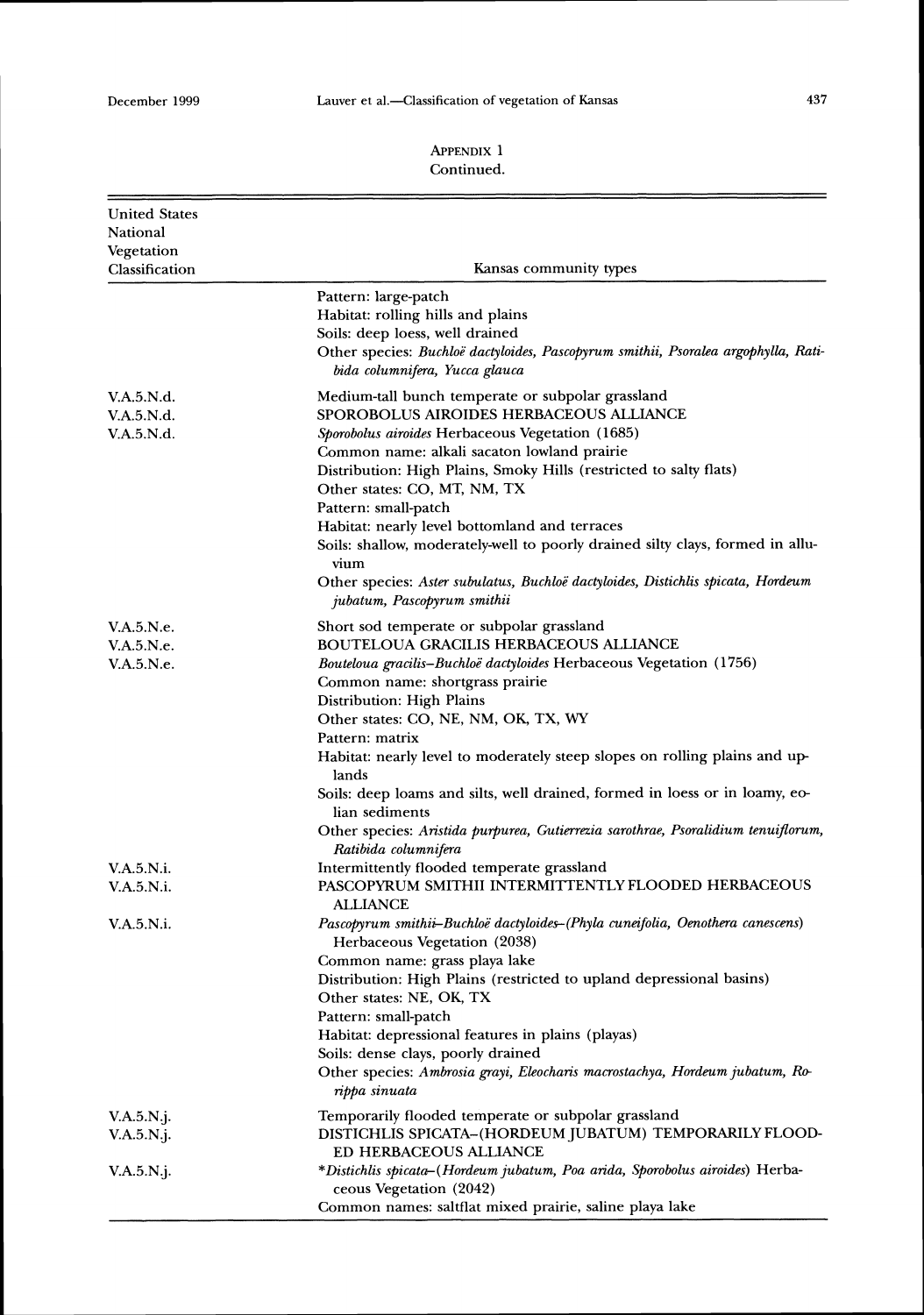*The Southwestern Naturalist*  $vol. 44$ , no. 4

| <b>United States</b><br>National |                                                                                                                                                                                                                                                                                                                                                                                                                                                                                                                                                                               |
|----------------------------------|-------------------------------------------------------------------------------------------------------------------------------------------------------------------------------------------------------------------------------------------------------------------------------------------------------------------------------------------------------------------------------------------------------------------------------------------------------------------------------------------------------------------------------------------------------------------------------|
| Vegetation<br>Classification     | Kansas community types                                                                                                                                                                                                                                                                                                                                                                                                                                                                                                                                                        |
|                                  | Distribution: High Plains (restricted to the shallow Scott-Finney depression,<br>Scott and Finney counties)<br>Other states: NE, OK, TX<br>Pattern: large-patch<br>Habitat: nearly level to gently sloping areas on uplands in or adjacent to<br>broad depressions<br>Soils: deep, somewhat poorly to well drained, saline and saline-alkali loams<br>and silts, formed in loess or alluvium                                                                                                                                                                                  |
| $V.A.5.N.$ j.                    | Other species: Bouteloua curtipendula, Pascopyrum smithii<br>*Distichlis spicata–Scirpus maritimus–Salicornia rubra Herbaceous Vegetation                                                                                                                                                                                                                                                                                                                                                                                                                                     |
|                                  | (2043)<br>Common name: salt marsh<br>Distribution: Arkansas River Lowlands, Smoky Hills<br>Other states: MO, NE, OK<br>Pattern: small-patch<br>Habitat: swales and depressions of floodplains and their terraces, and val-<br>ley basins<br>Soils: deep, very poorly drained, consisting of peat, muck, or mineral mate-<br>rials, formed in alluvium or loess<br>Other species: Scirpus sp., Suaeda depressa<br>Comments: Distinguished from the freshwater marsh community by its re-<br>striction to salty seepage areas that often contain brackish or stagnant<br>water. |
| $V.A.5.N.$ j.                    | ELEOCHARIS MACROSTACHYA TEMPORARILY FLOODED HERBA-<br><b>CEOUS ALLIANCE</b>                                                                                                                                                                                                                                                                                                                                                                                                                                                                                                   |
| $V.A.5.N.$ j.                    | *Eleocharis macrostachya–(Eleocharis compressa)–Leptochloa fascicularis Herba-<br>ceous Vegetation (2259)<br>Common name: spikerush playa lake<br>Distribution: High Plains, Smoky Hills (restricted to upland depressional<br>basins)<br>Other states: OK<br>Pattern: small-patch<br>Habitat: depressional features in plains (playas)<br>Soils: dense clays, poorly drained<br>Other species: Ambrosia grayi, Aster subulatus, Hordeum jubatum, Polygonum bi-<br>corne                                                                                                      |
| $V.A.5.N.$ j.                    | POLYGONUM SP.-ECHINOCHLOA SP. TEMPORARILY FLOODED HER-<br><b>BACEOUS ALLIANCE</b>                                                                                                                                                                                                                                                                                                                                                                                                                                                                                             |
| V.A.5.N.j.                       | *Polygonum sp.-Echinochloa sp.-Distichlis spicata Playa Lake Herbaceous Vege-<br>tation $(2039)$<br>Common name: playa lake<br>Distribution: High Plains, Smoky Hills (restricted to upland depressional<br>basins)<br>Other states: NE, OK<br>Pattern: small-patch<br>Habitat: nearly level to gently sloping shallow depressions or saucer-shaped<br>basins<br>Soils: deep to moderately deep loams and clay loams, usually containing a<br>dense clay subsoil layer                                                                                                        |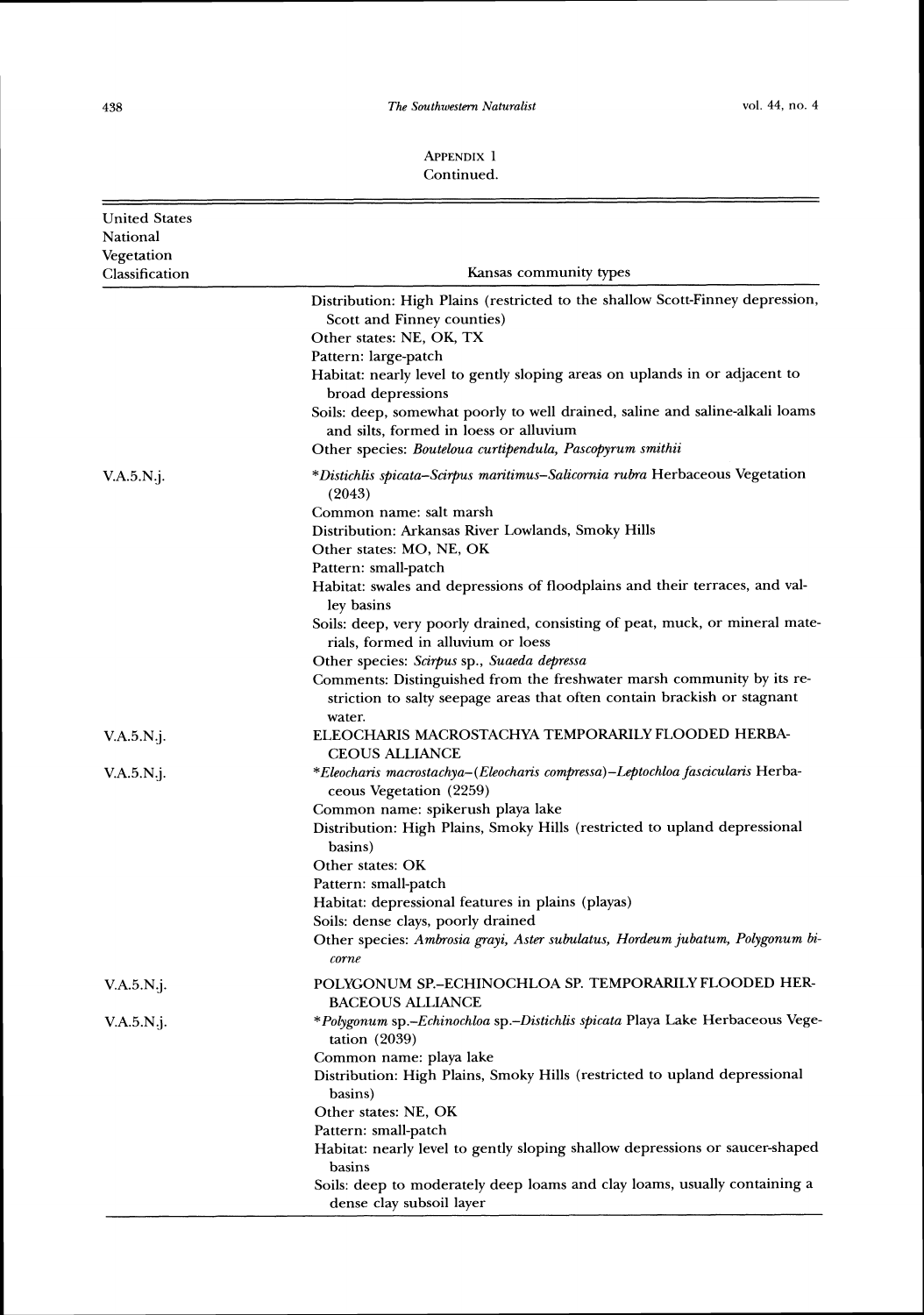#### 439

| <b>United States</b><br>National<br>Vegetation |                                                                                                                                                                                                                                                                                                                                                                                                                                                                                                                                                                                                           |
|------------------------------------------------|-----------------------------------------------------------------------------------------------------------------------------------------------------------------------------------------------------------------------------------------------------------------------------------------------------------------------------------------------------------------------------------------------------------------------------------------------------------------------------------------------------------------------------------------------------------------------------------------------------------|
| Classification                                 | Kansas community types                                                                                                                                                                                                                                                                                                                                                                                                                                                                                                                                                                                    |
|                                                | Other species: Ambrosia grayi, Aster subulatus, Chenopodium berlandieri, Hor-<br>deum jubatum                                                                                                                                                                                                                                                                                                                                                                                                                                                                                                             |
|                                                | Comments: For all playa lake communities, shallow ponds often form after<br>large rainfall events due to poor drainage and are subject to natural<br>drawdown and replenishment cycles during the year.                                                                                                                                                                                                                                                                                                                                                                                                   |
| $V.A.5.N.$ j.                                  | SPARTINA PECTINATA TEMPORARILY FLOODED HERBACEOUS ALLI-<br><b>ANCE</b>                                                                                                                                                                                                                                                                                                                                                                                                                                                                                                                                    |
| $V.A.5.N.$ j.                                  | *Spartina pectinata-Eleocharis sp.-Carex sp. Herbaceous Vegetation (2223)<br>Common names: low prairie, wet prairie<br>Distribution: eastern third of Kansas<br>Other states: OK<br>Pattern: small-patch                                                                                                                                                                                                                                                                                                                                                                                                  |
|                                                | Habitat: nearly level soils on floodplains along rivers, streams, and creeks<br>Soils: deep, poorly drained, formed in alluvium<br>Other species: Asclepias incarnata, Aster lanceolatus, Baptisia lactea, Helianthus<br>grosseserratus, Scirpus atrovirens<br>Comments: These communities are nearly always saturated with water, or<br>are temporarily inundated with surface water during the winter and/or<br>spring seasons. Short-term flooding of 1 to 3 days at depths less than 0.6<br>m occurs periodically (2 to 12 times) through the year.                                                   |
| V.A.5.N.                                       | *Calamagrostis canadensis-Juncus sp.-Carex sp. Sandhills Herbaceous Vegeta-<br>tion $(2028)$<br>Common name: sandhills wet prairie<br>Distribution: Arkansas River Lowlands, High Plains<br>Other states: ND, NE<br>Pattern: small-patch<br>Habitat: interdunal sandhill valleys on terraces and floodplains<br>Soils: poorly drained silty loams and sandy soils<br>Other species: Amorpha fruticosa, Eleocharis atropurpurea, Panicum virgatum,<br>Salix exigua                                                                                                                                         |
| V.A.5.N.k.<br>V.A.5.N.k.                       | Seasonally flooded temperate or subpolar grassland<br>TYPHA SP.-(SCIRPUS SP., JUNCUS SP.) SEASONALLY FLOODED HER-                                                                                                                                                                                                                                                                                                                                                                                                                                                                                         |
| V.A.5.N.k.                                     | <b>BACEOUS ALLIANCE</b><br>*Scirpus validus–Typha sp.– (Sparganium sp., Juncus sp.) Herbaceous Vegeta-<br>tion $(2026)$<br>Common names: freshwater marsh, bulrush-cattail marsh<br>Distribution: Chautauqua Hills, Cherokee Lowlands, Flint Hills Uplands,<br>Glaciated Region, Osage Cuestas<br>Other states: IA, IL, IN, MO, ND, NE, OH, OK, SD, WI<br>Pattern: small-patch<br>Habitat: swales and depressions associated with river systems<br>Soils: deep, very poorly drained, consisting of peat, muck, or mineral mate-<br>rials, formed in alluvium<br>Other species: Carex sp., Typha latifolia |
| V.A.5.N.I.<br>V.A.5.N.I.                       | Semipermanently flooded temperate or subpolar grassland<br>SCIRPUS PUNGENS SEMIPERMANENTLY FLOODED HERBACEOUS AL-<br><b>LIANCE</b>                                                                                                                                                                                                                                                                                                                                                                                                                                                                        |
| V.A.5.N.I.                                     | *Scirpus pungens-Suaeda depressa Alkaline Herbaceous Vegetation (2040)<br>Common name: alkaline marsh                                                                                                                                                                                                                                                                                                                                                                                                                                                                                                     |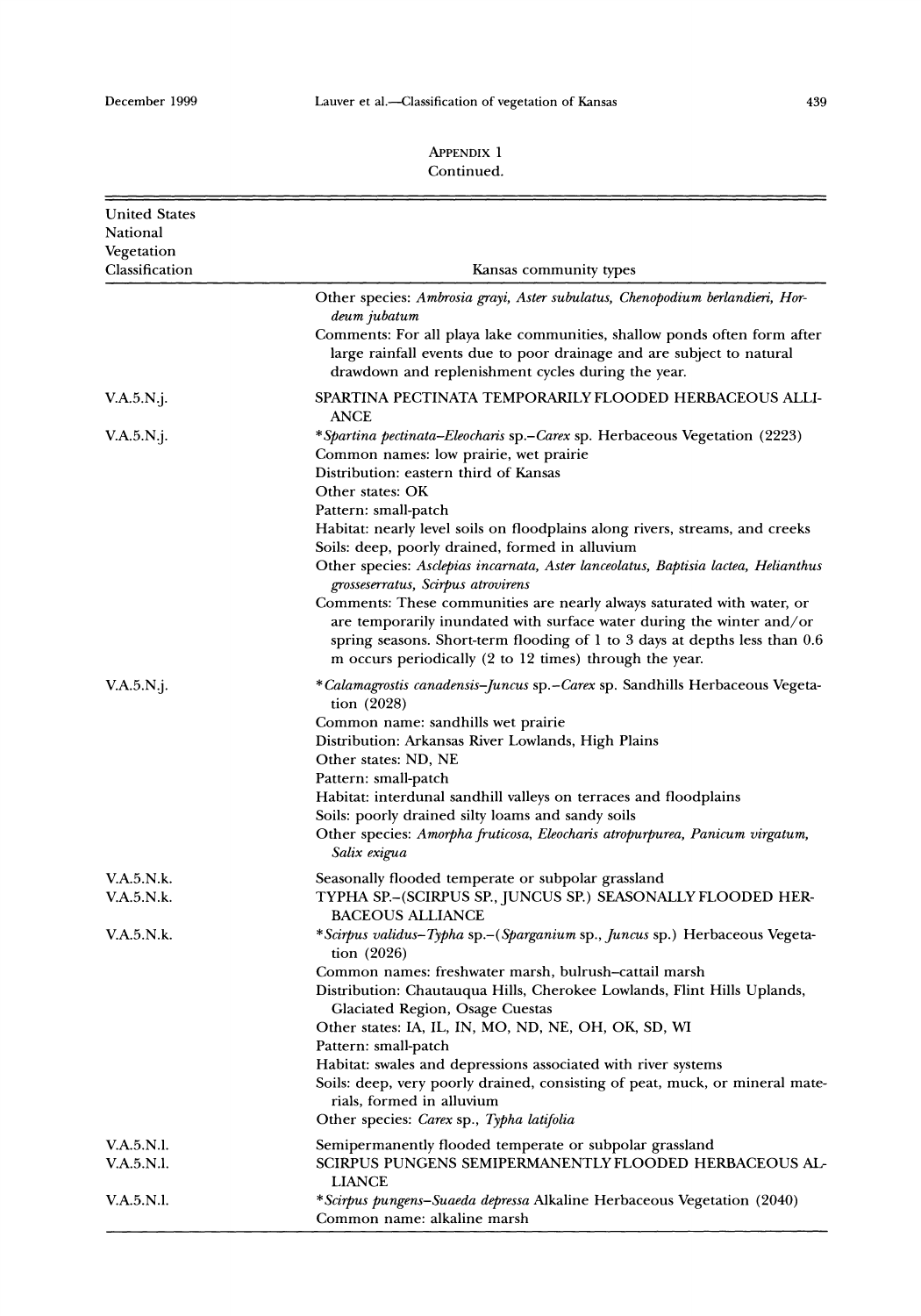#### **APPESDIX**1 Continued.

| <b>United States</b><br>National<br>Vegetation<br>Classification | Kansas community types                                                                                                                                                                                                                                                                                                                                                                                                                                                                                                   |
|------------------------------------------------------------------|--------------------------------------------------------------------------------------------------------------------------------------------------------------------------------------------------------------------------------------------------------------------------------------------------------------------------------------------------------------------------------------------------------------------------------------------------------------------------------------------------------------------------|
|                                                                  | Distribution: Arkansas River Lowlands, High Plains, Smoky Hills<br>Other states: NE<br>Pattern: small-patch<br>Habitat: depressional basins on uplands and along stream terraces<br>Soils: poorly drained clays to loams<br>Other species: Coreopsis tinctoria, Polygonum bicorne, Sagittaria longiloba,<br>Schoenoplectus acutus, S. tabernaemontani, Typha angustifolia                                                                                                                                                |
| V.A.5.N.I.                                                       | <i>*Scirpus pungens–(Eleocharis sp.)</i> Herbaceous Vegetation (1587)<br>Common name: bulrush-spikerush marsh<br>Distribution: statewide<br>Other states: MT, NV, UT<br>Pattern: small-patch<br>Habitat: basins, oxbows, and lowlands along stream courses<br>Soils: silty clays, poorly drained<br>Other species: Bolboschoenus maritimus, Lemna minor, Sagittaria latifolia, Typha sp.                                                                                                                                 |
| V.A.5.N.I.                                                       | TYPHA (ANGUSTIFOLIA, LATIFOLIA)-(SCIRPUS SP.) SEMIPERMA-<br>NENTLY FLOODED HERBACEOUS ALLIANCE                                                                                                                                                                                                                                                                                                                                                                                                                           |
| V.A.5.N.I.                                                       | *Typha (angustifolia, domingensis, latifolia)-[Scirpus americanus] Herbaceous<br>Vegetation (2032)<br>Common name: cattail-bulrush marsh<br>Distribution: eastern half of Kansas<br>Other states: OK, TX<br>Pattern: small-patch<br>Habitat: oxbows and low areas along creeks and streams<br>Soils: poorly drained clays and silty clays<br>Other species: Carex hyalinolepis, Eleocharis sp., Lemna minor, Sagittaria latifolia<br>Note: Scirpus americanus is very rare in Kansas, but is a regional codomi-<br>nant. |
| V.A.5.N.1.                                                       | *Typha sp. Great Plains Herbaceous Vegetation (2389)<br>Common name: western cattail marsh<br>Distribution: western two-thirds of Kansas<br>Other states: ND, NE, OK, SD<br>Pattern: small-patch<br>Habitat: oxbows and low areas along creeks and streams<br>Soils: poorly drained clays and silty clays<br>Other species: Eleocharis sp., Sagittaria latifolia                                                                                                                                                         |
| V.A.5.N.1.                                                       | <i>*Typha</i> sp. Midwest Herbaceous Vegetation (2233)<br>Common name: eastern cattail marsh<br>Distribution: eastern third of Kansas<br>Other states: IA, IL, IN, MI, MN, MO, ND, NE, OH, SD, WI<br>Pattern: small-patch<br>Habitat: basins and low areas<br>Soils: poorly drained clays and silty clays<br>Other species: Eleocharis sp., Scirpus pungens                                                                                                                                                              |
| V.A.5.N.m.                                                       | Saturated temperate or subpolar grassland                                                                                                                                                                                                                                                                                                                                                                                                                                                                                |
| V.A.5.N.m.                                                       | CAREX LANUGINOSA-(CAREX NEBRASCENSIS)-SCIRPUS SP. SATU-<br>RATED HERBACEOUS ALLIANCE                                                                                                                                                                                                                                                                                                                                                                                                                                     |

ŀ.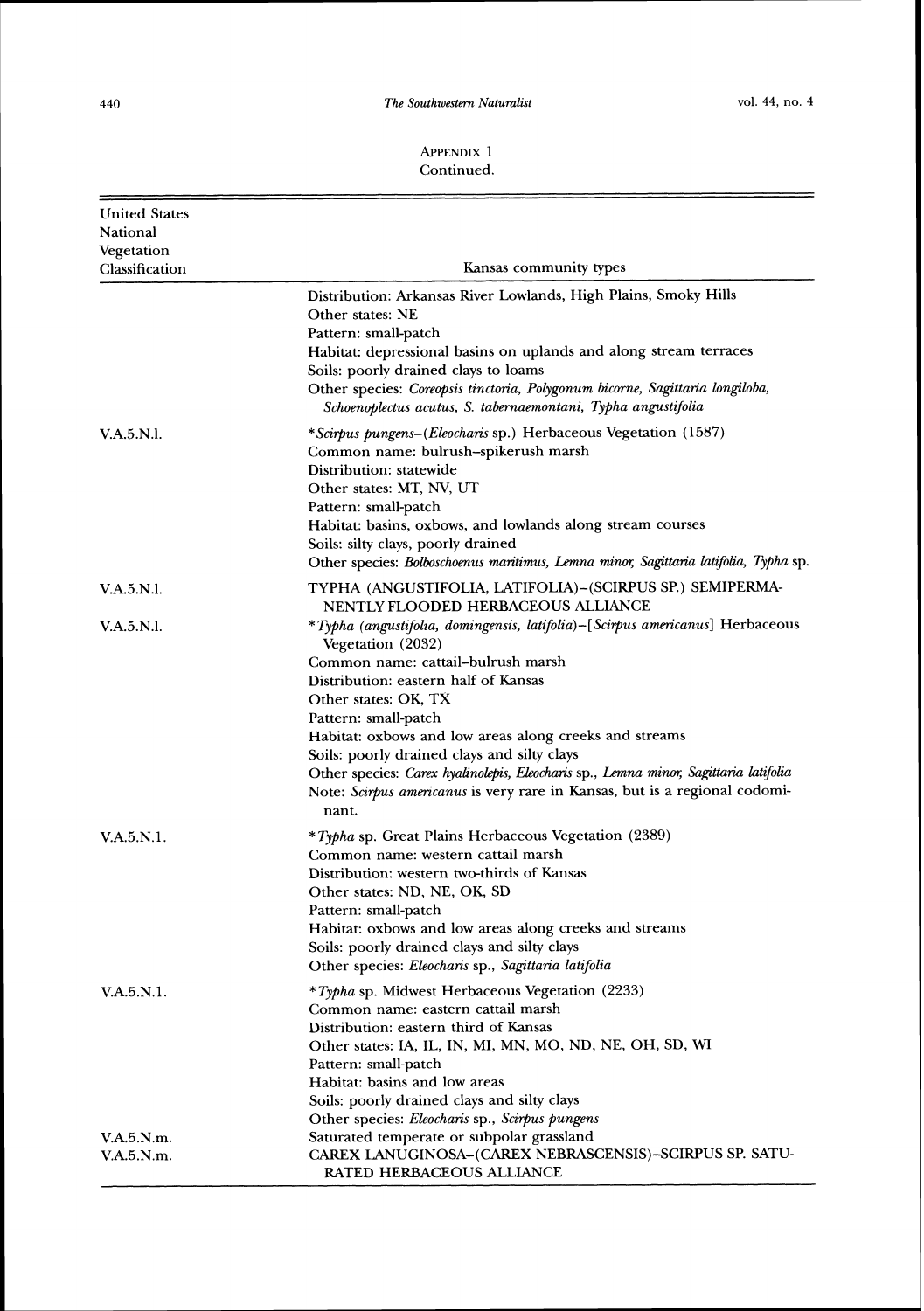| <b>United States</b><br>National<br>Vegetation<br>Classification | Kansas community types                                                                                                                                                                                                        |
|------------------------------------------------------------------|-------------------------------------------------------------------------------------------------------------------------------------------------------------------------------------------------------------------------------|
| V.A.5.N.m.                                                       | *Carex lanuginosa–Carex sp.–Scirpus sp. Plains Fen Herbaceous Vegetation                                                                                                                                                      |
|                                                                  | (2041)                                                                                                                                                                                                                        |
|                                                                  | Common name: fen                                                                                                                                                                                                              |
|                                                                  | Distribution: Glaciated Region                                                                                                                                                                                                |
|                                                                  | Other states: IA, MO, NE                                                                                                                                                                                                      |
|                                                                  | Pattern: small-patch                                                                                                                                                                                                          |
|                                                                  | Habitat: moderately sloping to steep hillsides in narrow valleys, bases of riv-                                                                                                                                               |
|                                                                  | er bluffs, and floodplain terraces<br>Soils: deep, saturated mucky peat, formed in gravelly alluvium or colluvium                                                                                                             |
|                                                                  | over limestone bedrock<br>Other species: Eleocharis sp., Eupatorium maculatum, Scirpus validus, Typha la-<br>tifolia                                                                                                          |
|                                                                  | Comments: A calcareous groundwater seepage community where subsur-                                                                                                                                                            |
|                                                                  | face recharge may occur through localized artesian conditions.                                                                                                                                                                |
|                                                                  | Note: Carex nebrascensis is very rare in Kansas, but is a regional codominant.                                                                                                                                                |
| V.A.5.N.m.                                                       | CAREX SP.-TYPHA SP. SATURATED HERBACEOUS ALLIANCE                                                                                                                                                                             |
| V.A.5.N.m.                                                       | *Typha sp.-Equisetum hyemale-Carex sp. Seep Herbaceous Vegetation (2033)                                                                                                                                                      |
|                                                                  | Common name: neutral seep                                                                                                                                                                                                     |
|                                                                  | Distribution: Glaciated Region, Osage Cuestas                                                                                                                                                                                 |
|                                                                  | Other states: IA, MO, NE, SD                                                                                                                                                                                                  |
|                                                                  | Pattern: small-patch                                                                                                                                                                                                          |
|                                                                  | Habitat: hillsides and bluffs in river valleys                                                                                                                                                                                |
|                                                                  | Soils: shallow to deep (varying with degree of slope), formed from loess or<br>shale                                                                                                                                          |
|                                                                  | Other species: Equisetum sp., Typha angustifolia, T. latifolia                                                                                                                                                                |
|                                                                  | Comments: A circumneutral community where the pH of the groundwater<br>and its mineral content are caused by rainwater permeating loess or gla-<br>cial till and contacting an impervious shale layer. Groundwater flows out- |
|                                                                  | ward where the loess-shale interface is exposed on hillsides and bluffs.                                                                                                                                                      |
| V.A.5.N.m.                                                       | <i>*Typha</i> sp.– <i>Carex</i> sp. Acid Seep Herbaceous Vegetation (2235)<br>Common name: acid seep                                                                                                                          |
|                                                                  | Distribution: Cherokee Lowlands, Osage Cuestas, Ozark Plateau<br>Other states: MO                                                                                                                                             |
|                                                                  | Pattern: small-patch                                                                                                                                                                                                          |
|                                                                  | Habitat: bases of gentle to moderately steep slopes in river valleys and can-<br>yons                                                                                                                                         |
|                                                                  | Soils: shallow to deep with deposits of peat or muck, formed in sandstone<br>or sandy colluvium                                                                                                                               |
|                                                                  | Other species: Lindera benzoin, Sassafras albidum, Sphagnum sp., Vaccinium ar-<br>boreum                                                                                                                                      |
|                                                                  | Comments: The soils are constantly saturated by acidic groundwater that<br>flows from gravelly or sandy substrates.                                                                                                           |
| V.A.6.                                                           | Temperate or subpolar grassland with a sparse tree layer                                                                                                                                                                      |
| V.A.6.N.q.                                                       | Bedrock temperate or subpolar grassland with a sparse tree layer                                                                                                                                                              |
| V.A.6.N.q.                                                       | (QUERCUS STELLATA-QUERCUS MARILANDICA)/SCHIZACHYRIUM                                                                                                                                                                          |
|                                                                  | SCOPARIUM WOODED HERBACEOUS ALLIANCE                                                                                                                                                                                          |
| V.A.6.N.q.                                                       | Schizachyrium scoparium-Aristida dichotoma-Croton willdenowii/Lichens Wood-<br>ed Herbaceous Vegetation (2242)                                                                                                                |
|                                                                  | Common name: Ozark sandstone glade/prairie                                                                                                                                                                                    |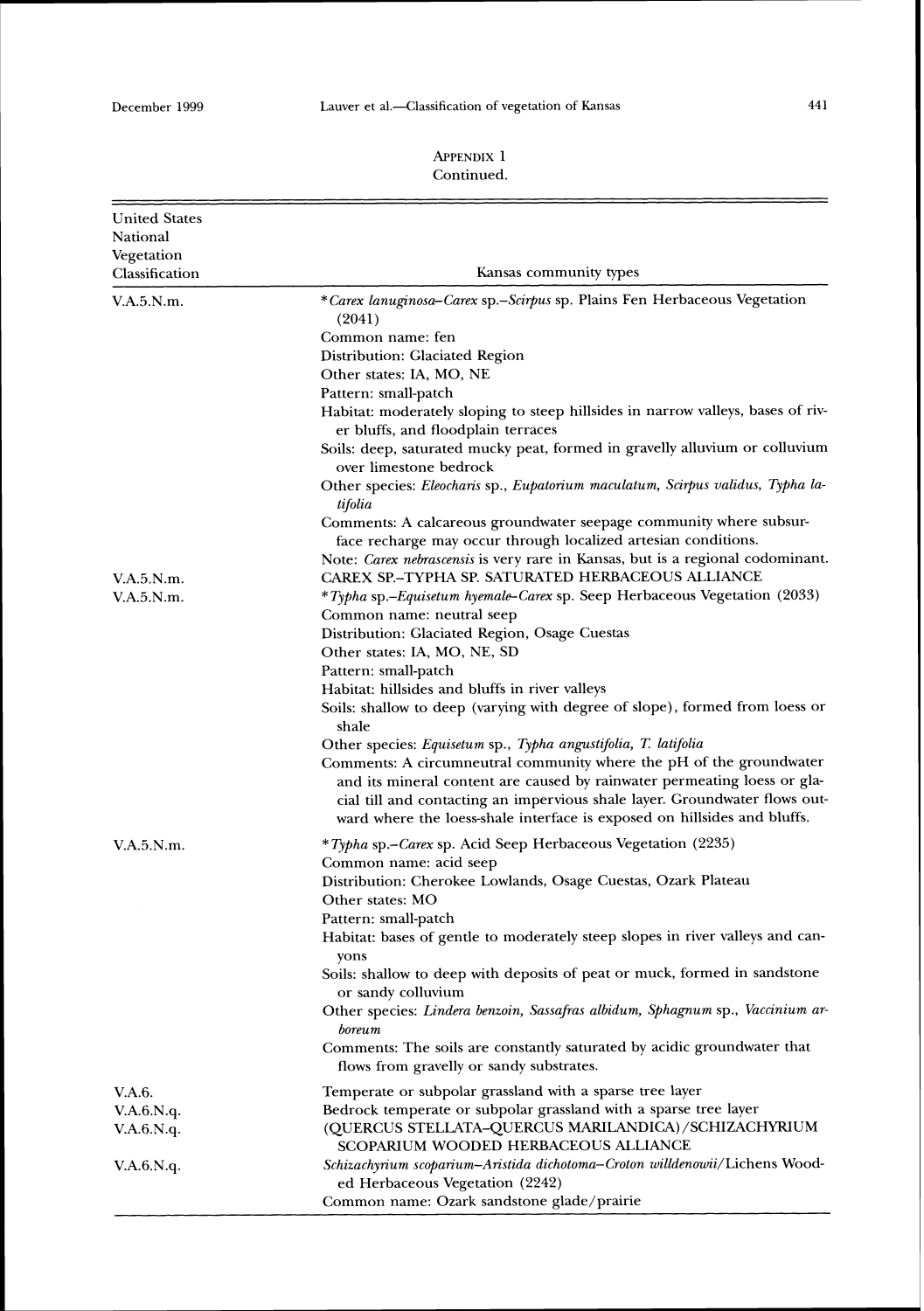*The Southwestern Naturalist*  $\frac{1}{2}$  *vol. 44, no. 4* 

| <b>United States</b> |                                                                                                                                                                                                                                                                                                                                                                                                                                                                                                                      |
|----------------------|----------------------------------------------------------------------------------------------------------------------------------------------------------------------------------------------------------------------------------------------------------------------------------------------------------------------------------------------------------------------------------------------------------------------------------------------------------------------------------------------------------------------|
| National             |                                                                                                                                                                                                                                                                                                                                                                                                                                                                                                                      |
| Vegetation           |                                                                                                                                                                                                                                                                                                                                                                                                                                                                                                                      |
| Classification       | Kansas community types                                                                                                                                                                                                                                                                                                                                                                                                                                                                                               |
|                      | Distribution: Chautauqua Hills, Cherokee Lowlands, Osage Cuestas, Ozark<br>Plateau<br>Other states: AR, MO                                                                                                                                                                                                                                                                                                                                                                                                           |
|                      | Pattern: small-patch<br>Habitat: gently rolling plains, gentle to moderately-sloping hills and knobs,<br>and steep upper slopes of south-facing escarpments<br>Soils: shallow, sandy, rapidly drained with vernally inundated depressions,<br>formed from sandstone<br>Other species: Chaetopappa asteroides, Isoetes butleri, Saxifraga texana, Sedum<br>nuttallianum, S. pulchellum, Talinum parviflorum<br>Comments: Often contains large areas of exposed bedrock with stunted xe-<br>rophytic trees and shrubs. |
| V.A.6.N.q.           | (JUNIPERUS VIRGINIANA)/SCHIZACHYRIUM SCOPARIUM–(BOUTE-<br>LOUA CURTIPENDULA) WOODED HERBACEOUS ALLIANCE                                                                                                                                                                                                                                                                                                                                                                                                              |
| V.A.6.N.q.           | Schizachyrium scoparium–Bouteloua curtipendula–[Rudbeckia missouriensis]–Men-<br>tzelia oligosperma Wooded Herbaceous Vegetation (2251)<br>Common name: Ozark limestone glade<br>Distribution: Cherokee Lowlands, Osage Cuestas, Ozark Plateau                                                                                                                                                                                                                                                                       |
|                      | Other states: MO<br>Pattern: small-patch<br>Habitat: nearly level to steep upland south- or west-facing slopes and bluffs<br>of dissected hills and valleys<br>Soils: shallow, rocky, well drained and usually clayey, formed from lime-<br>stone<br>Other species: Heliotropium tenellum, Isoetes butleri, Ophioglossum engelmannii,                                                                                                                                                                                |
|                      | Sedum pulchellum, Talinum parviflorum<br>Comments: In general, Rudbeckia missouriensis is not part of the Kansas<br>community type but is a co-dominant in Missouri. Exposed horizontal<br>layers of limestone (outcrops) are common to abundant.                                                                                                                                                                                                                                                                    |
| V.A.8.               | Temperate or subpolar grassland with a sparse dwarf-shrub layer                                                                                                                                                                                                                                                                                                                                                                                                                                                      |
| V.A.8.N.a.           | Short temperate or subpolar lowland grassland with a sparse needle-leaved<br>or microphyllous dwarf-shrub layer                                                                                                                                                                                                                                                                                                                                                                                                      |
| V.A.8.N.a.           | KRASCHENINNIKOVIA (CERATOIDES) LANATA DWARF-SHRUB HER-<br><b>BACEOUS ALLIANCE</b>                                                                                                                                                                                                                                                                                                                                                                                                                                    |
| V.A.8.N.a.           | Krascheninnikovia lanata/Bouteloua gracilis Dwarf-Shrub Herbaceous Vegeta-<br>tion $(1321)$<br>Common name: winterfat-blue grama prairie<br>Distribution: High Plains (primarily in the north half of this region)                                                                                                                                                                                                                                                                                                   |
|                      | Other states: AZ, CO, NM<br>Pattern: small-patch<br>Habitat: areas with sparse vegetation on uplands and flats<br>Soils: shallow, rocky, alkaline<br>Other species: Buchloë dactyloides, Echinacea angustifolia, Liatris punctata,<br>Stanleya pinnata                                                                                                                                                                                                                                                               |
| V.C.                 | Hydromorphic rooted vegetation (non-emergent graminoids and forbs<br>structurally supported by water and rooted in substrate)                                                                                                                                                                                                                                                                                                                                                                                        |
| V.C.2.               | Temperate or subpolar hydromorphic rooted vegetation                                                                                                                                                                                                                                                                                                                                                                                                                                                                 |